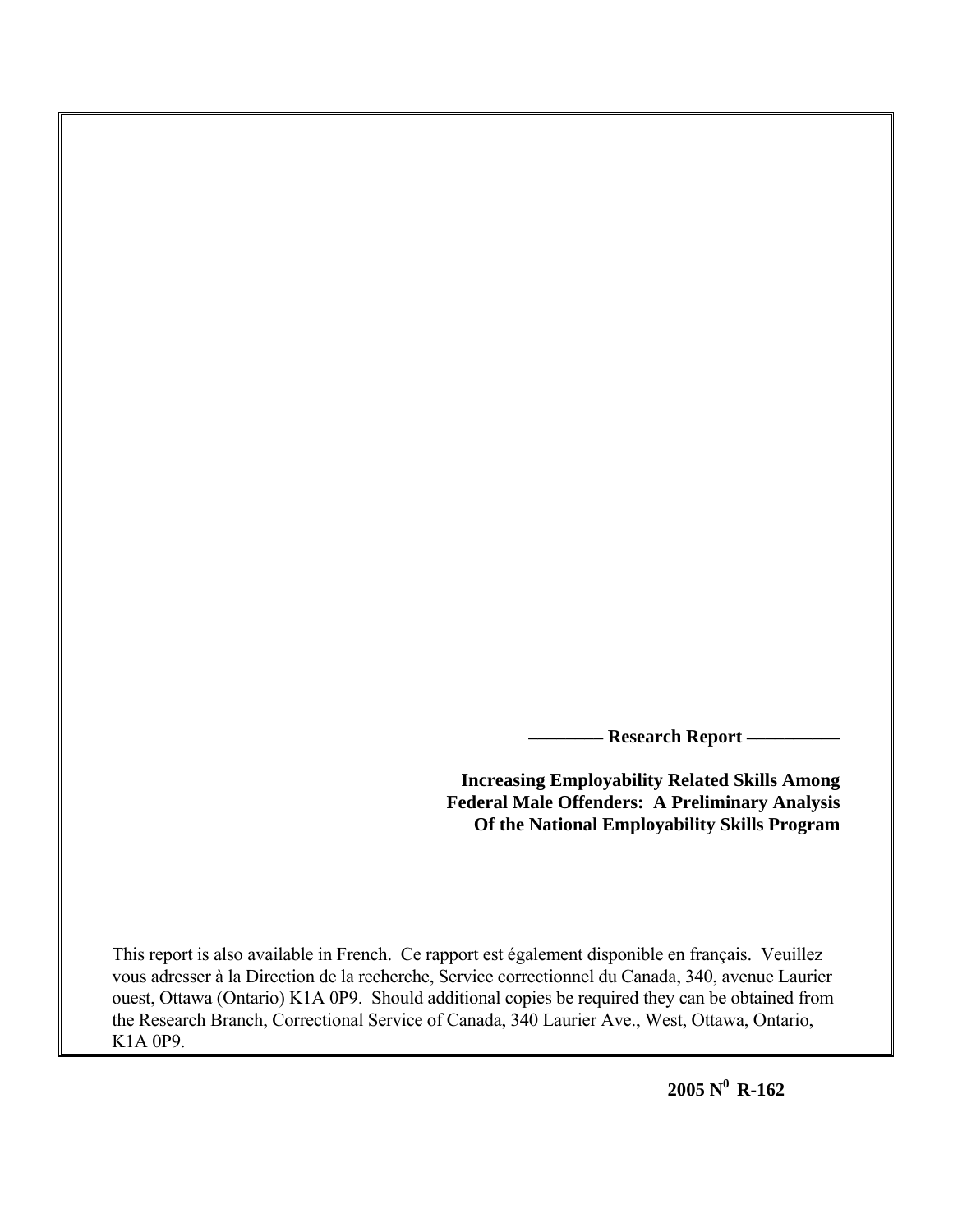**Increasing Employability Related Skills Among Federal Male Offenders: A Preliminary Analysis of the National Employability Skills Program** 

> Mark Latendresse & Franca Cortoni

Research Branch Correctional Service Canada

**January 2005**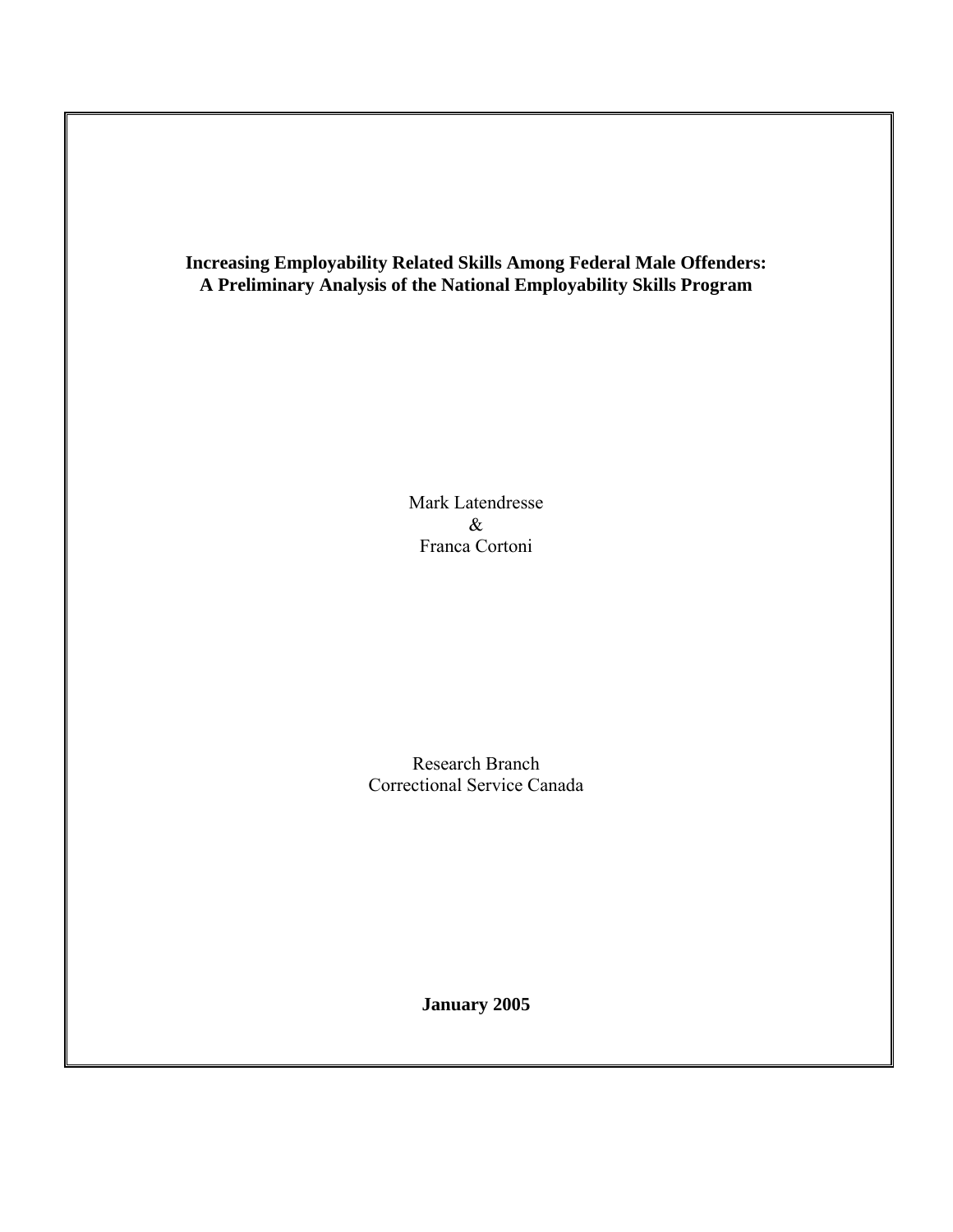# **ACKNOWLEDGEMENTS**

We would like to thank the people who contributed to the creation of this report. Specifically, Collette Cousineau for providing and coding the appropriate data from the Offender Management System. The program facilitators from the various institutions for providing the numerous documents associated with the data collection. Irene Klassen for her suggestions and input into this document.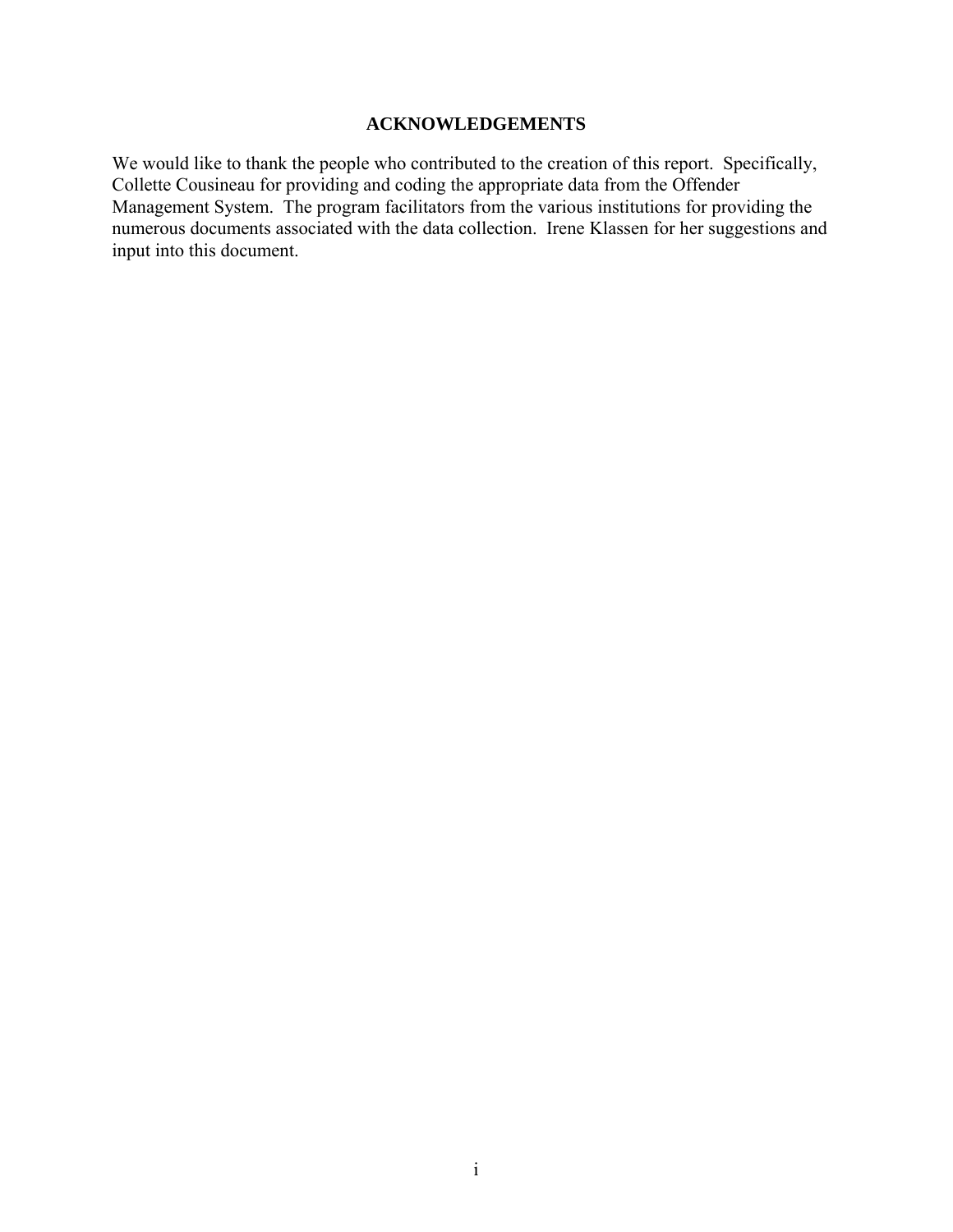# **EXECUTIVE SUMMARY**

This study was a preliminary investigation into the effectiveness of the Correctional Service of Canada National Employability Skills Program (NESP). The NESP is an institution based program developed specifically to target employability skills, attitudes, and behaviours such as communication, problem solving, managing information, positive attitudes and behaviours, adaptability, and working with others. The goal of the NESP is to better prepare offenders to find and maintain employment in the community by equipping them with these generic employability skills. The program is comprised of 15 sessions of 2 to 2.5 hours each, delivered 3 to 4 times per week, for a total program length of 30 to 37.5 hours. The program is composed of over 100 exercises completed either in session as a group or as individually completed homework assignments. These exercises are intended to help offenders reshape their attitudes towards themselves, others, and the workplace. Program participants take an active role and work with each other, the program facilitator and their work supervisors in order to integrate classroom learning with the workplace.

The study participants consisted of 29 male adult offenders from four federal institutions. The first objective of the study was to examine whether participation in the NESP produced a positive change in the targeted attitudes and beliefs related to employment and the workplace. The second objective of the study further examined whether participants developed their employability skills and knowledge. The third objective was to examine the degree of correspondence or agreement between participants self-rated employability skills and their work supervisor evaluations of those skills.

Overall, the NESP appears to have had a positive effect on the participants. Results indicated a positive increase in participants' employability attitudes and beliefs. As well, results showed that offenders improved their skills to keep or advance in employment. Finally, results showed a good overall level of agreement between participants and work supervisors ratings on the final employability skills evaluation. Participant feedback regarding the NESP indicated that the program may benefit from a modification in the delivery format. Overall, the program successfully met its targets by increasing the non-specific generic employability skills, attitudes and behaviours of the NESP participants. The gains made in these areas apply to numerous work environments both inside the institution and in the community and therefore should increase the likelihood of post-release employment.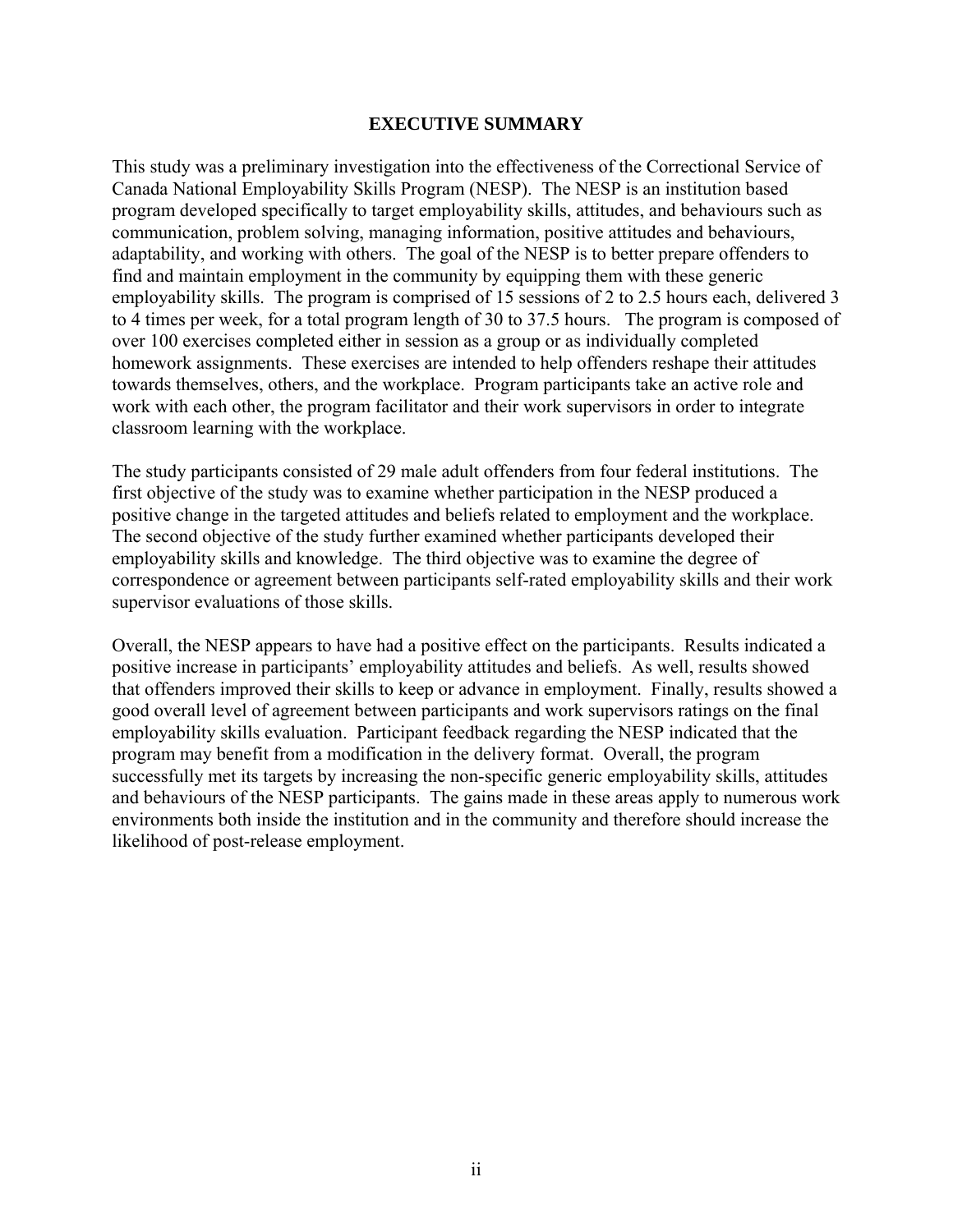|  | <b>TABLE OF CONTENTS</b> |
|--|--------------------------|
|--|--------------------------|

| Level of Agreement Between Self and Supervisor Rated Assessments  12 |  |
|----------------------------------------------------------------------|--|
|                                                                      |  |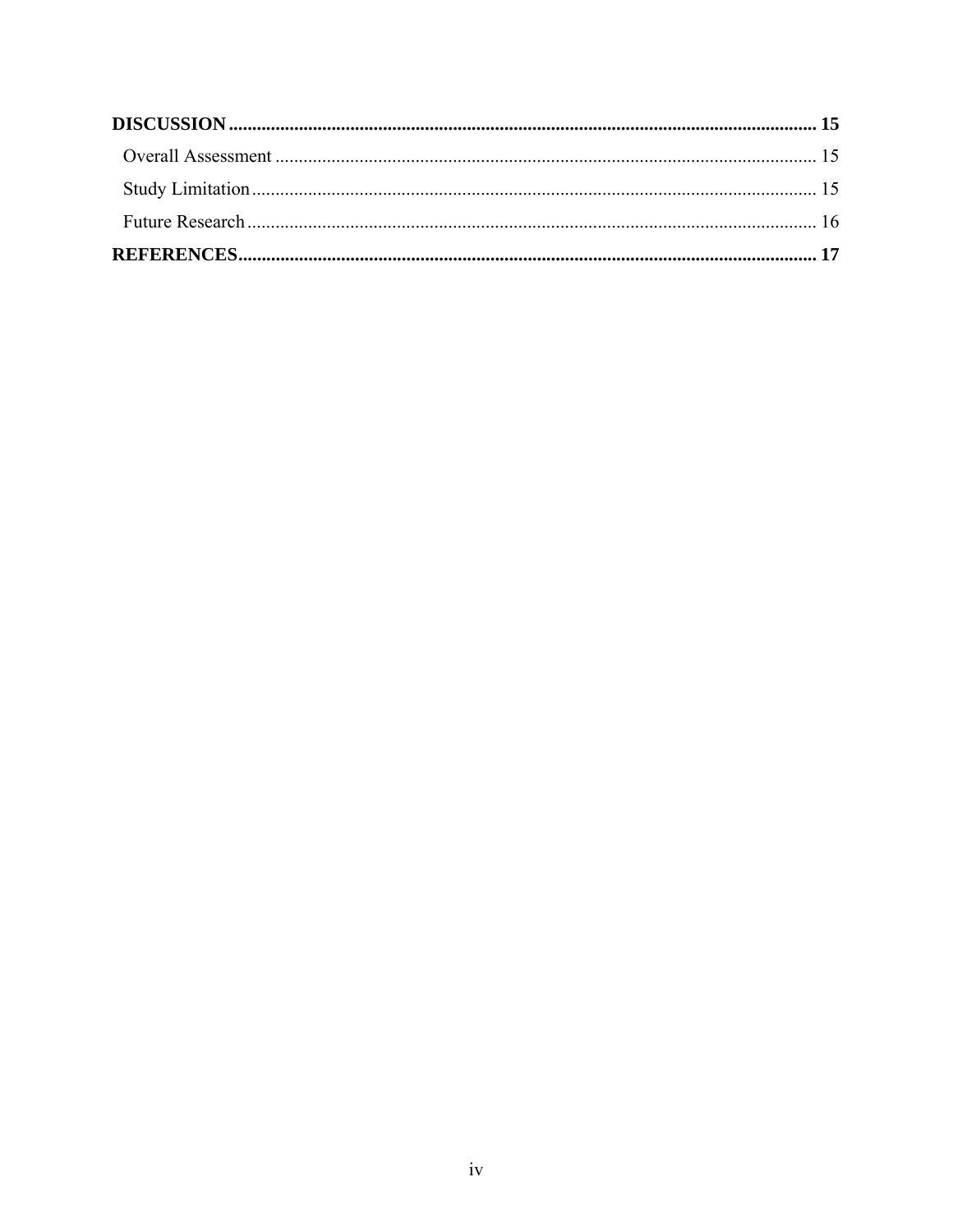# **LIST OF TABLES**

| Table 4: Friedman Tests on the Eleven Subcomponents of the Employability Skills Evaluator  |  |
|--------------------------------------------------------------------------------------------|--|
|                                                                                            |  |
| Table 5: Correlations Between Supervisor and Participant Rated Scores on the Employability |  |
|                                                                                            |  |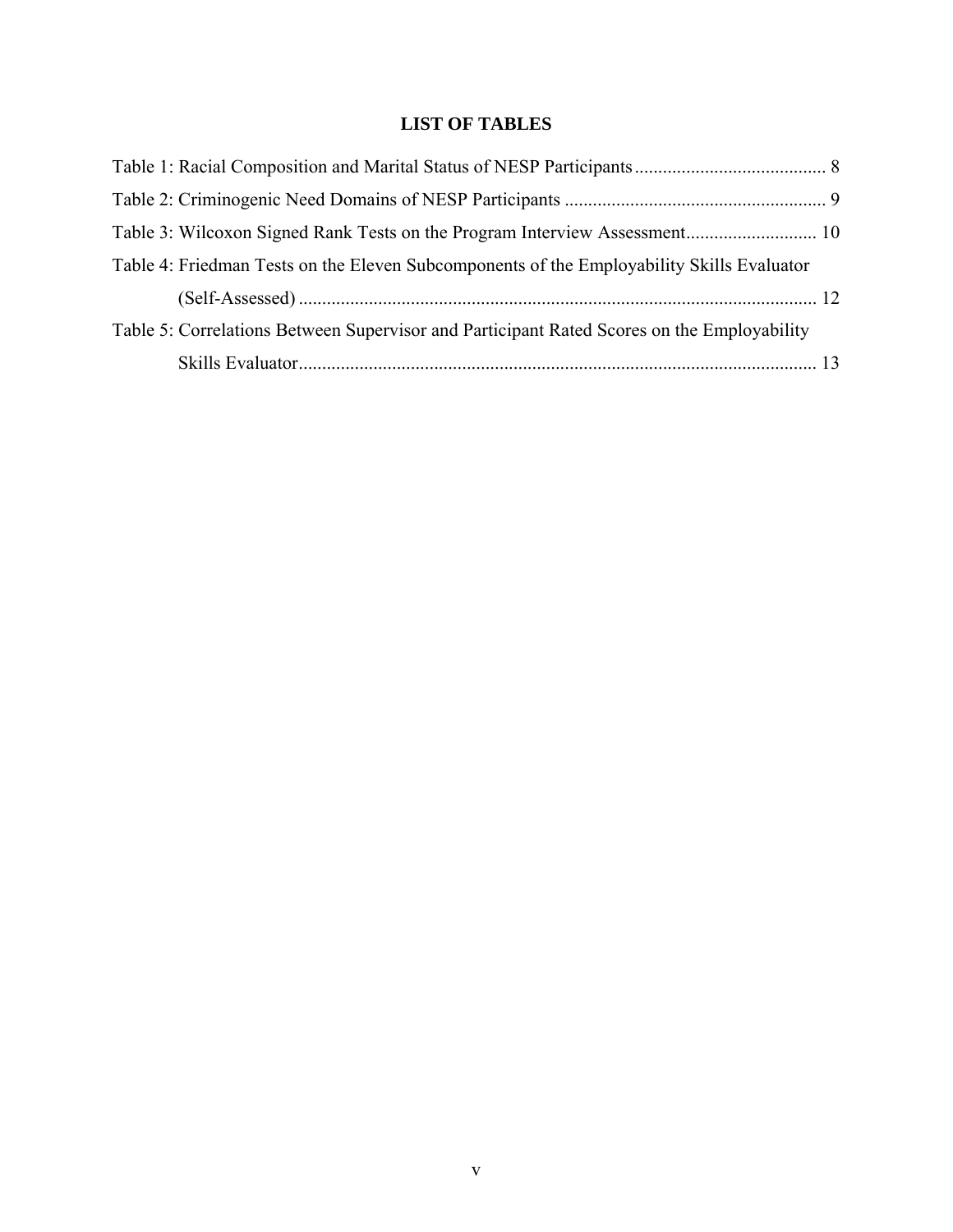#### **INTRODUCTION**

Employment is identified as an important risk factor within the offender population (Andrews & Bonta, 2003; Gillis, Motiuk, & Belcourt 1998). Research indicates that 75% of offenders (76% of men and 74% of women) were identified as having employment needs upon admission to the federal correctional system (Gillis, 2000). Furthermore, offenders with a history of unstable employment are at a much greater risk of re-offending than offenders with a history of constant employment (Motiuk, 1996).

 Research shows that many offenders have varied patterns of work experience apart from institutional employment (Gaes, Flanagan, Motiuk, & Stewart, 1999; Gillis et al., 1998). Motiuk (1996) reported that two-thirds of male federal offenders ( $n = 12,422$ ) were unemployed at the time of their arrest. Furthermore, the study revealed a consistent pattern between levels of employment need as determined by the Community Risk/Needs Management Scale and suspended conditional release. The Community Risk Needs Management Scale is used by parole officers to systematically identify the needs of offenders, their risk of re-offending, and any other factors which may influence successful community re-integration. Employment patterns are one of the twelve need areas assessed and is rated from "factor seen as an asset to community adjustment" to considerable need for improvement". Specifically, there was a positive linear relationship between offender employability need and failure on conditional release. Finally, offenders themselves identify employment difficulties as contributing to their criminal behaviour and recognize the importance of employment training and employability skills for successful reintegration into society (Gillis, Robinson, & Porporino, 1996).

#### **Employment and Recidivism**

While the nature of the relationship between unemployment and the onset of criminal behaviour remains unclear, several studies found a link between continuing criminal behaviour and unemployment. May (1999) studied the records of over 7000 offenders in England and Wales starting community sentences in 1993. The results revealed that unemployed offenders were significantly more likely to be reconvicted within two years than offenders who were employed. Similarly, Motiuk and Brown (1993) reported nearly half (47.4 percent) of the federally released male offender sample ( $n = 573$ ) they examined had an unstable job history.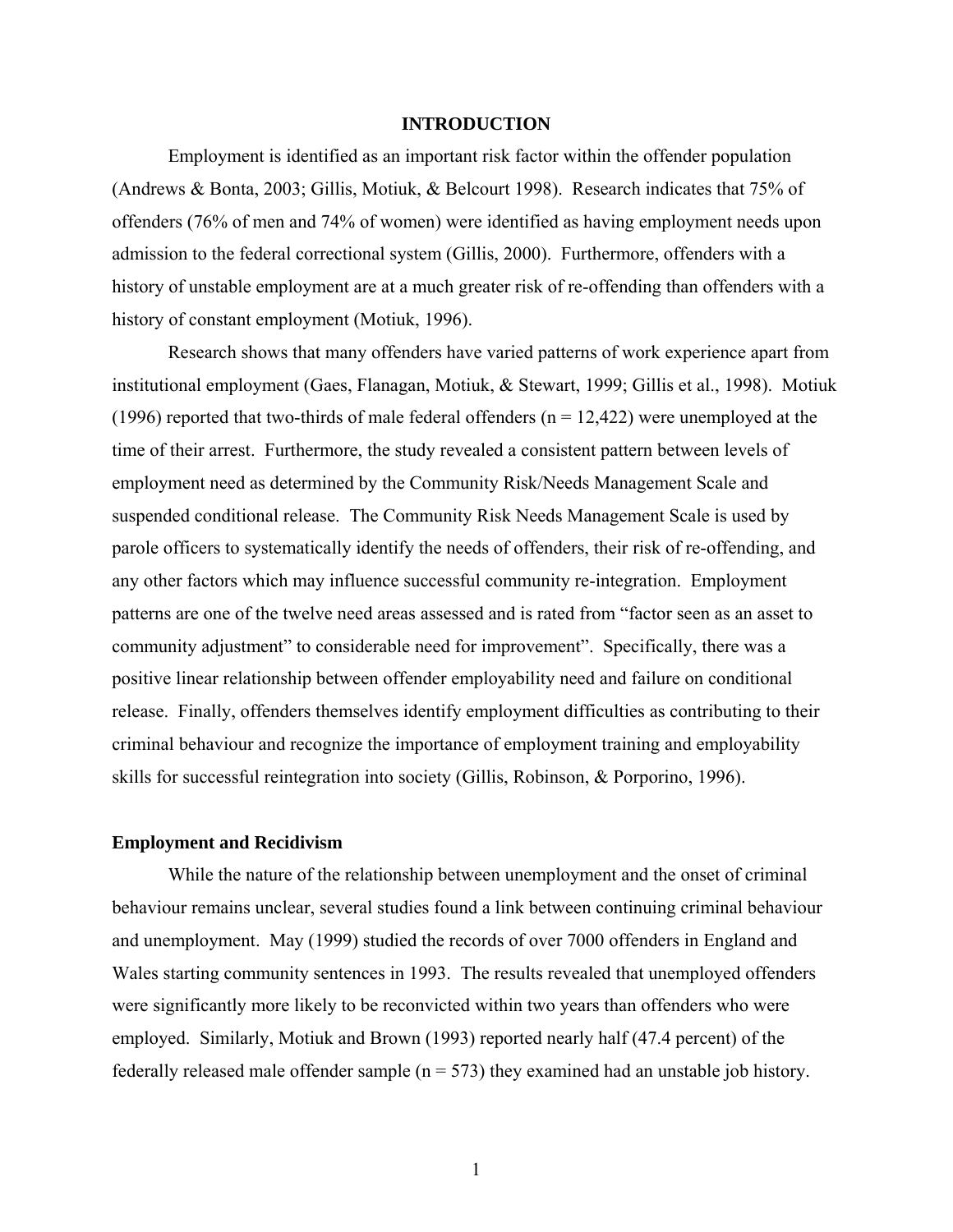During the six month follow-up period, approximately 30 percent of this subgroup was suspended on release.

 Recent meta-analyses confirmed employment as a moderately strong predictor of offender recidivism (Gendreau, Goggin, & Gray, 1998; Gendreau, Little, & Goggin, 1996). Gendreau and his colleagues (1998) reported a mean correlation of  $r = .13$  between the overall employment domain and recidivism. The employment domain is composed of seven subcategories. Of these sub-categories, education/employment  $(r = .26)$ , employment needs at discharge ( $r = .15$ ), and employment history ( $r = .14$ ) proved to be among the most powerful predictors of post-release recidivism (Gendreau et al., 1998).

 Offender employment has played a significant role in corrections from the inception of prisons (Gaes et al., 1999; Townsend, 1996). While offender employment originally functioned as a means of punishment, in the last 15 years it became recognized as a potential means of rehabilitation and community reintegration (Gillis et al., 1996). In their review of meta-analyses and primary research studies, Gaes et al. (1999) concluded that employment programs for offenders are effective in reducing negative offender behaviour during incarceration, reducing post release recidivism, and increasing employment opportunities in the community. For example, Saylor and Gaes (1992) used a longitudinal design to determine the effects of institutional employment, vocational training, or apprenticeship training on subsequent offender behaviour. Offenders were selected as part of the study group if they had participated in industrial work within prison for a minimum period of six months prior to release, or had received in-prison vocational training, or apprenticeship training. The results revealed that offenders belonging to the study group were more likely to be employed following release, to succeed in a half-way house, and to remain in the community when compared to a matched control group. Saylor and Gaes (1997) further showed that male offenders who had participated in institutional employment were 24 percent less likely to recidivate and those who had participated in either apprenticeship or vocational training were 33 percent less likely to recidivate during the follow-up period of eight to twelve years post-release.

#### **Employability Skills**

 Employability skills refer to a set of generic skills, attitudes and abilities considered by employers when examining potential job candidates. These skills include such things as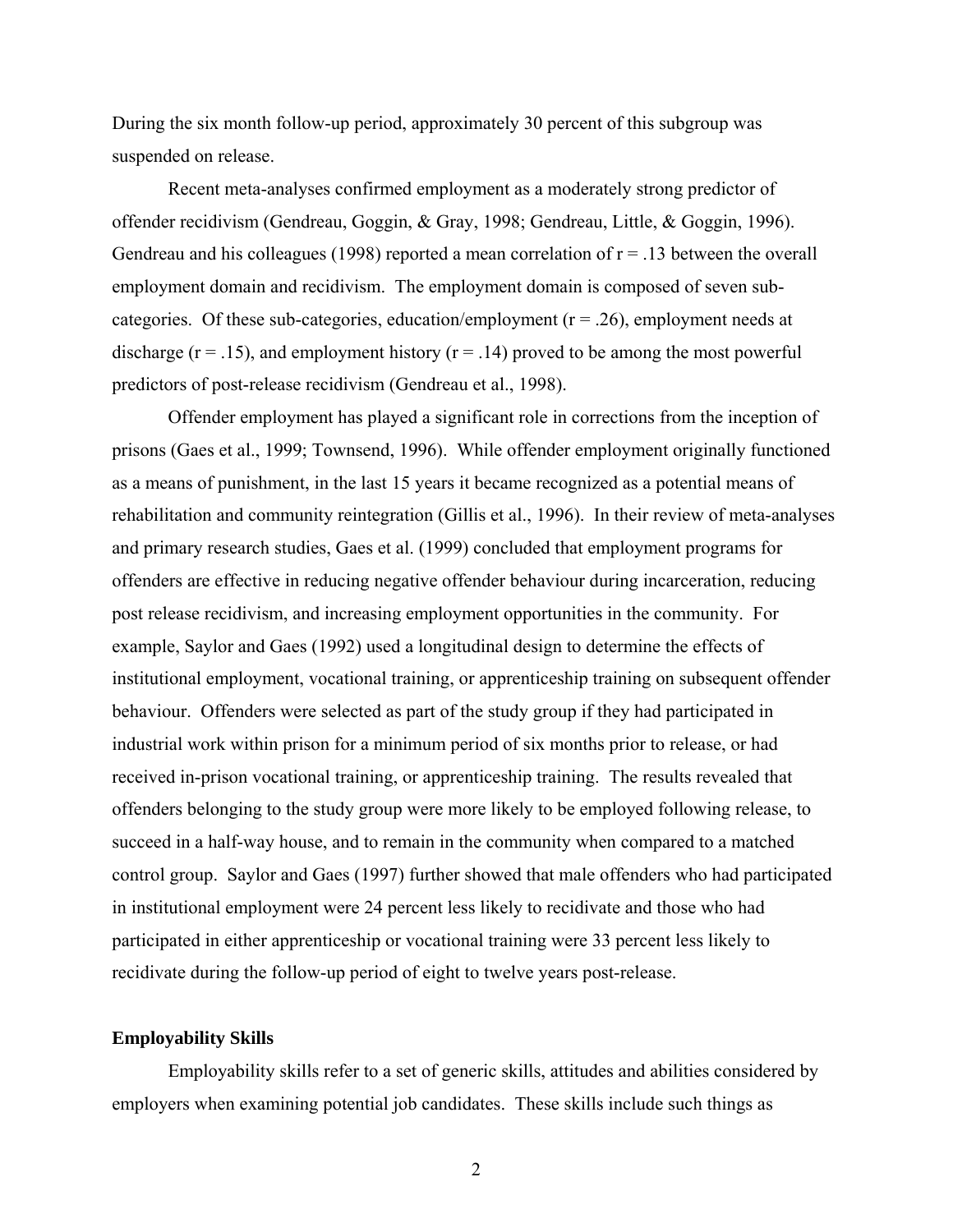communication, problem solving, managing information, working with others, leadership abilities, adaptability, demonstrating positive attitudes and behaviours, and working safely. Employers are increasingly searching for candidates who demonstrate generic employability skills knowledge and are asking their current employees to develop them to perform their jobs more effectively (Bloom and Kitagawa, 1999). Moreover, survey results completed with Fortune 500 companies confirm that employers value generic employability skills above jobspecific skills (Cotton, 1993). This finding holds true across small and large companies, the private and public sectors, regardless of the type of product or service being offered (Cotton, 1993).

Research also reveals that employability skills can be taught and learned with appropriate programming that specifically targets skills related to general employment (Cotton, 1993) The focus on teaching offenders general employability skills as opposed to job specific skills, has become increasingly important in the Canadian correctional employment program (Fabiano, LaPlante, & Loza, 1996). Mastering job specific skills are important for the offender's existing institutional employment, however, many offenders will not be able to find identical employment outside of the institutional setting. As a result, they require a set of generic occupational skills applicable across a diverse range of employment contexts. Therefore, in order to increase the probability that offenders will be successful in securing employment after release into the community, it is essential to provide development in employability skills that are transferable to diverse work environments. The National Employability Skills Program was created to help offenders improve their generic employability skills.

# **Program Description**

The Correctional Service of Canada's (CSC) National Employability Skills Program (NESP) was designed by The Conference Board of Canada to assist offenders with developing their employability skills, attitudes and behaviours. The curriculum is designed in accordance with the skills, attitudes and behaviours outlined in the Employability Skills 2000+ (Employability Skills Toolkit, 2000) and accepted standards in the community. These areas include communication, problem solving, managing information, positive attitudes and behaviours, adaptability, and working with others. The NESP is divided into 15 sessions of 2 to 2.5 hours for a total program length of 30 to 37.5 hours. The program is composed of over 100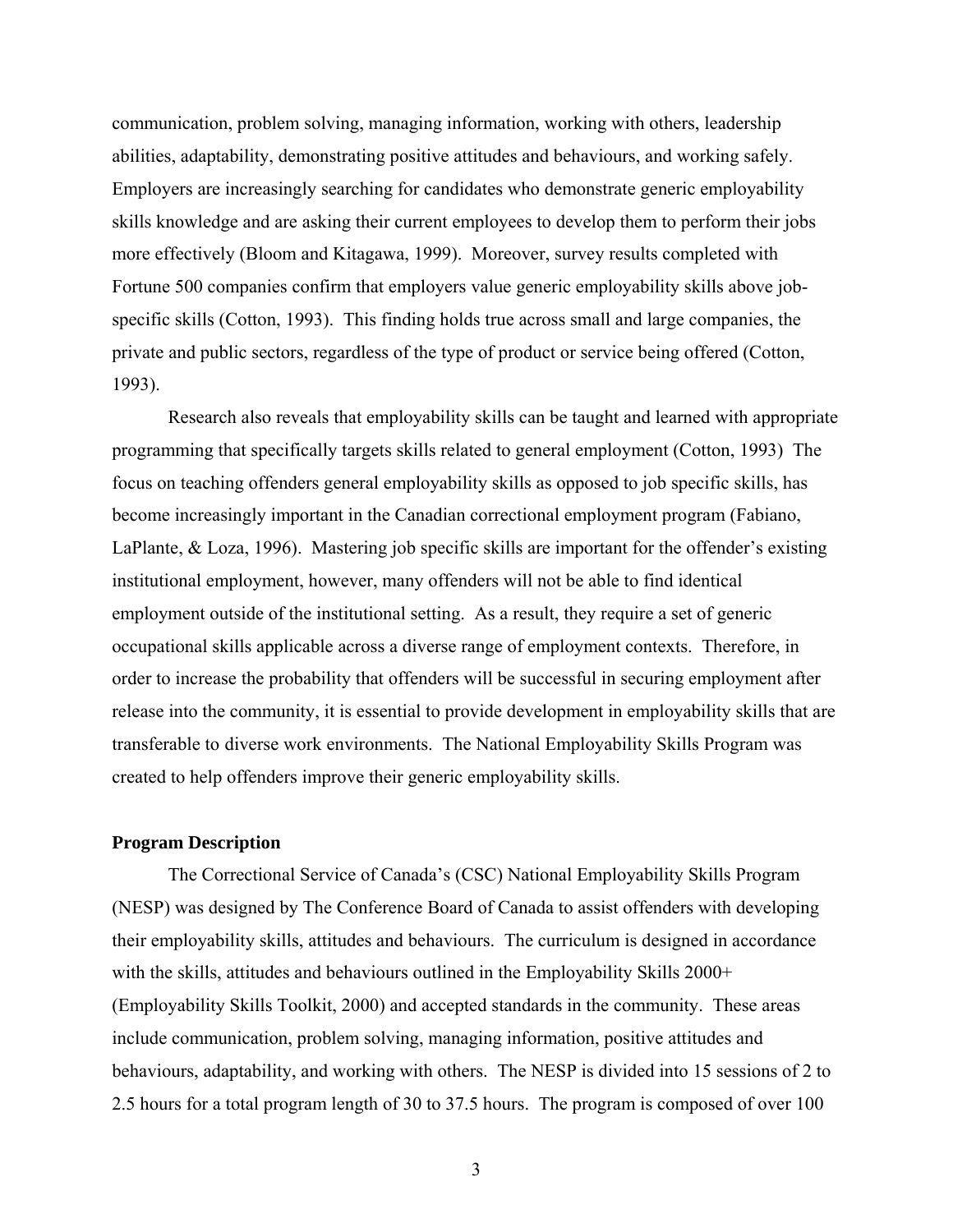exercises which are completed as in session activities and homework assignments during the 3 to 4 scheduled sessions per week. These exercises are intended to help reshape offender's attitudes towards themselves, others, and towards the workplace. The NESP is intended to be delivered within the federal institutions to small groups of approximately 10 offenders. Offenders must have concurrent employment to be eligible for the NESP as the work supervisor plays an integral role in successful completion of the program. Other NESP participation criteria include: grade 9 functioning in English and mathematics, eligibility for release within 5 years, and a need in the area of employment.

# **Current Study**

This preliminary investigation explored whether the NESP effectively teaches employability related skills and attitudes. The following short term research questions were considered in determining program effectiveness.

- 1. Did the program produce change in the attitudes and beliefs related to employment?
- 2. Did the program increase employability knowledge and skills as measured before and after the program?
- 3. Did the participants' self evaluations of employability skills correspond to their work supervisors' evaluations of those skills?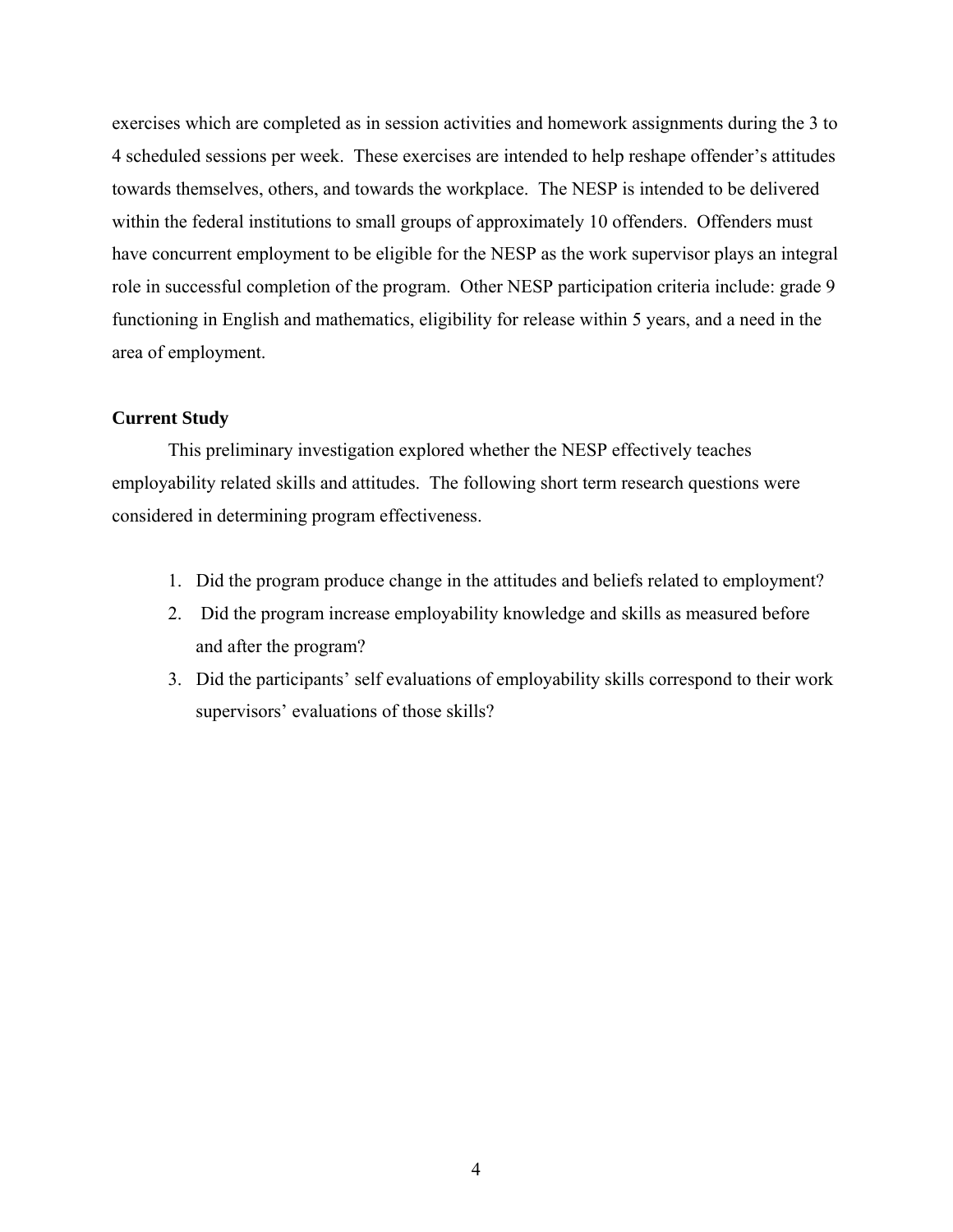#### **METHOD**

# <span id="page-11-0"></span>**Participants**

The NESP demonstration project was conducted in July and August 2004 and included 29 male offenders from four institutions across Canada. Of the 29 offenders who began the NESP, 24 successfully completed the 15 session program and 5 dropped out. The participants' demographic information is presented in the Results section.

# **Data Sources**

 Data was made available from two sources, the Offender Management System (OMS) and from interviews and assessment instruments. The OMS is an automated database used to compile and maintain offender records by Correctional Service Canada (CSC). The database includes offender information ranging from demographics to institutional conduct and intake risk and needs assessment. Although the OMS is maintained mostly for administrative purposes, the database allows for the extraction of essential information for conducting research. The interviews and assessment measures were completed at the NESP program site by the participants, work supervisors and program facilitators. All forms including assessment measures, activities and homework assignments were forwarded to NHQ upon completion of the NESP. Descriptions of the assessment measures are provided below.

# **Program Assessment Measures**

#### *Employability Skills Evaluator*

*The Employability Skills Evaluator Instrument* was designed as part of the NESP to measure the offender's level of attainment with regards to the employability skills, attitudes and behaviours (ESABs) targeted by the program. The measure is completed by the work supervisor at the mid-point of the program and contains three subscales; Fundamental Skills, Personal Management Skills, and Teamwork Skills. The eleven skills included in the instrument are measured on six common dimensions: awareness; understanding; comfort level; personal commitment; consistency of application; and leadership using a 5-point Likert scale ranging from novice to distinguished Higher scores indicate advanced skill level. Psychometric data is unavailable for this newly developed measure.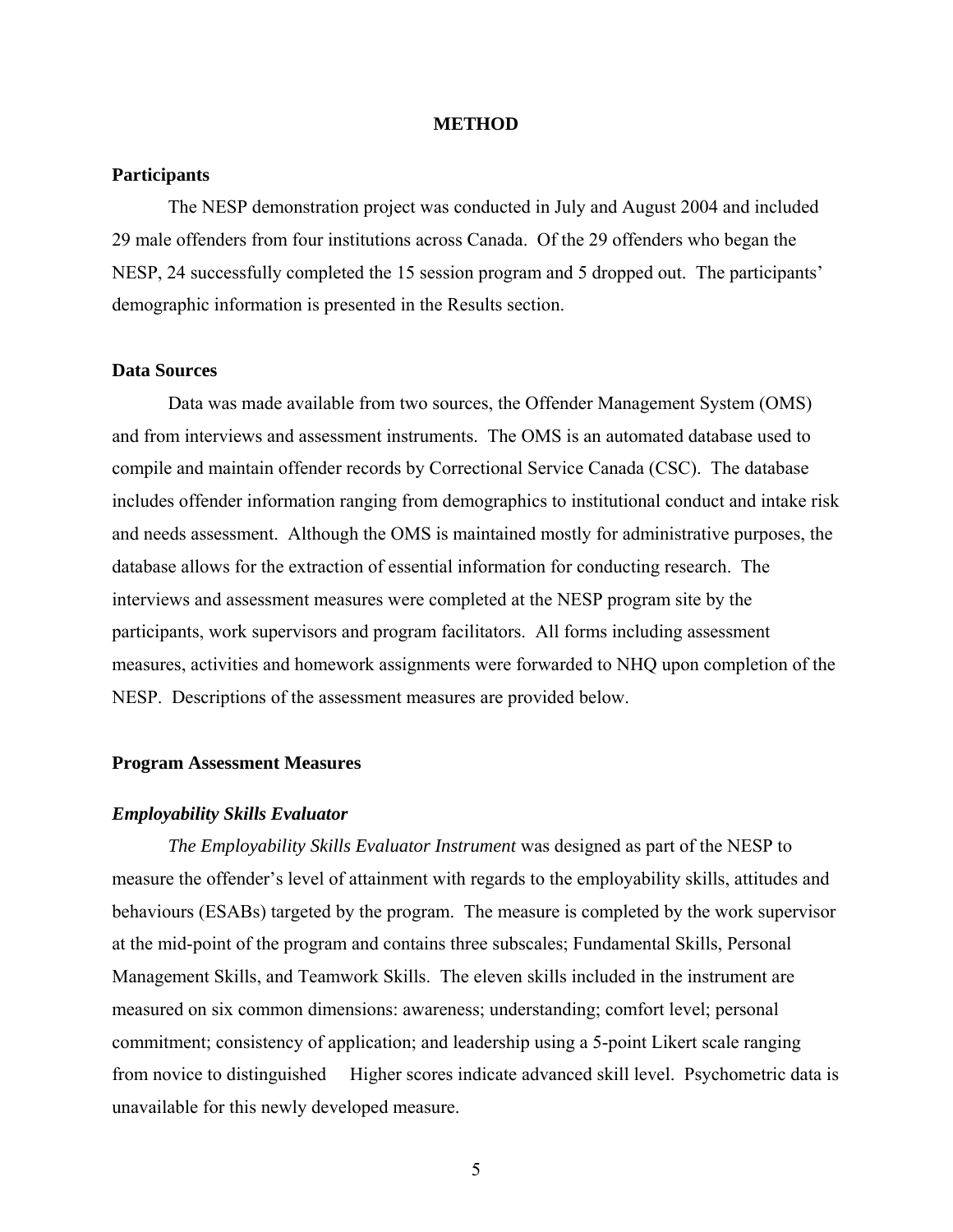#### <span id="page-12-0"></span>*Employability Skills Evaluator (Self-Assessment)*

*The Employability Skills Evaluator Instrument (Self-Assessment)* measures the offender's self-perceived level of attainment with regards to the skills, attitudes and behaviours (ESABs) targeted by the program. The participant is asked to provide a description for each of the 11 skills (e.g. communicate, manage information, use numbers, etc.) and then to rate their competence on that skill ranging from "need to improve" to "really good". The self-rated scale is completed at the beginning, mid-point, and end of the treatment program. Psychometric data is unavailable for this newly developed measure.

#### *Occupational Self-Efficacy Index*

*The Occupational Self Efficacy Index Instrument* is a self-rated, twenty-nine item measure concerning the ability to learn, adapt, and be productive in a flexible work environment. Responses are provided on a 5-point Likert scale ranging from worse than most workers (1) to better than most workers (5). Excellent internal reliability ( $\alpha$  = .94) and construct validity has been reported for this questionnaire.

#### *Program Interview Assessment*

*The Program Interview Assessment* is a semi-structured interview assessment composed of four questions related to employment planning, knowledge, skills, and preparation. Questions are rated on a 3-point scale by the program facilitator. Higher scores indicate increased understanding and detailed responses with regards to post release employment.

#### **Procedure**

Each participant was initially seen for a screening interview during which the treatment facilitator explained the purpose of the NESP and attempted to build-up motivation and interest in the program. Participants were asked to read and sign the consent for research form if they wished to participate in the NESP. The program interview assessment was conducted for those offenders who agreed to participate in order to determine the participant's level of employment related knowledge and preparation before entering the program. In addition, the facilitator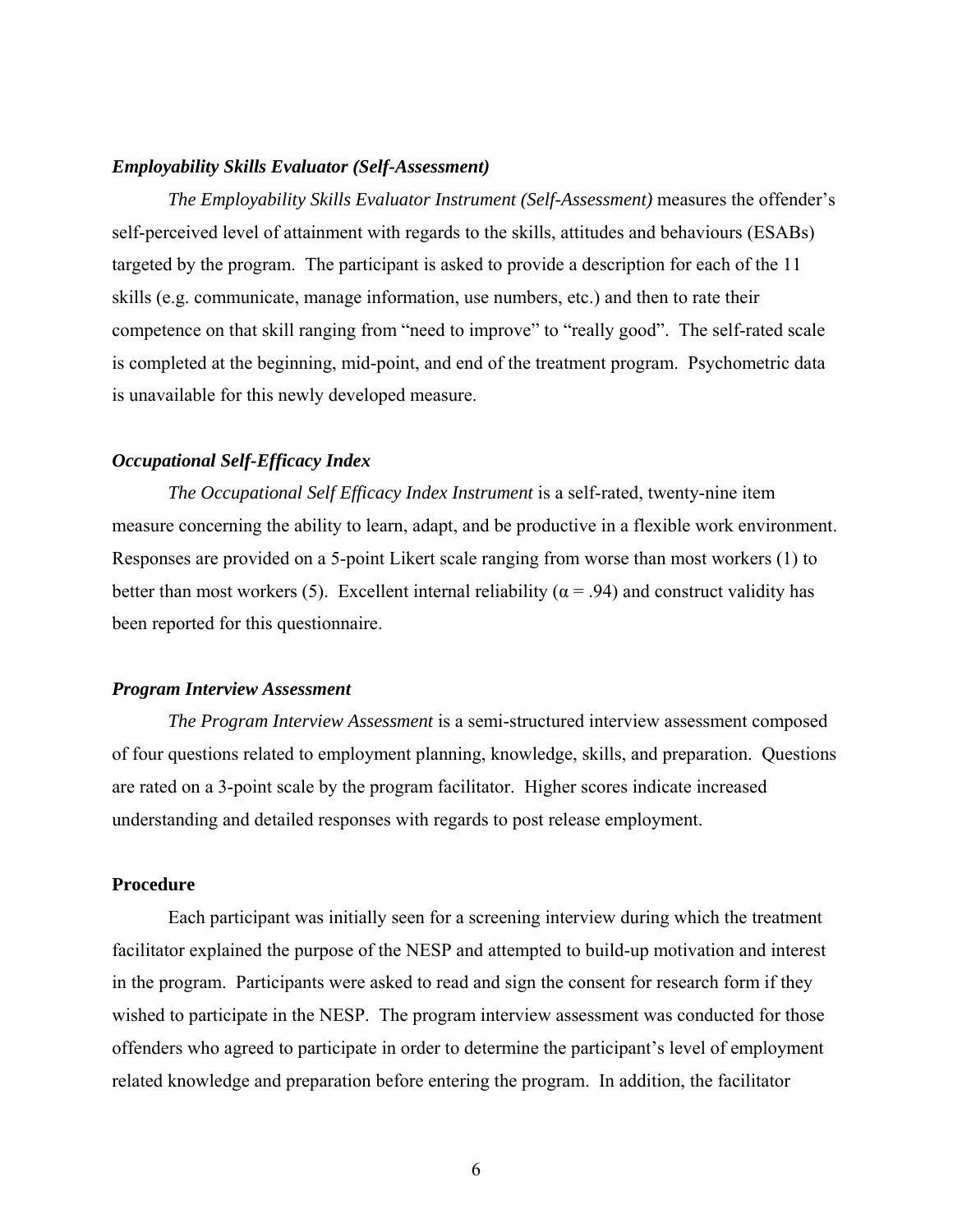discussed the expectations related to program participation and the times and dates for the fifteen sessions.

Following the fifteen sessions each participant was seen for a post-program interview during which the program interview assessment was re-administered. All forms including assessment measures, activities and homework assignments were forwarded by the program facilitator to NHQ for research purposes.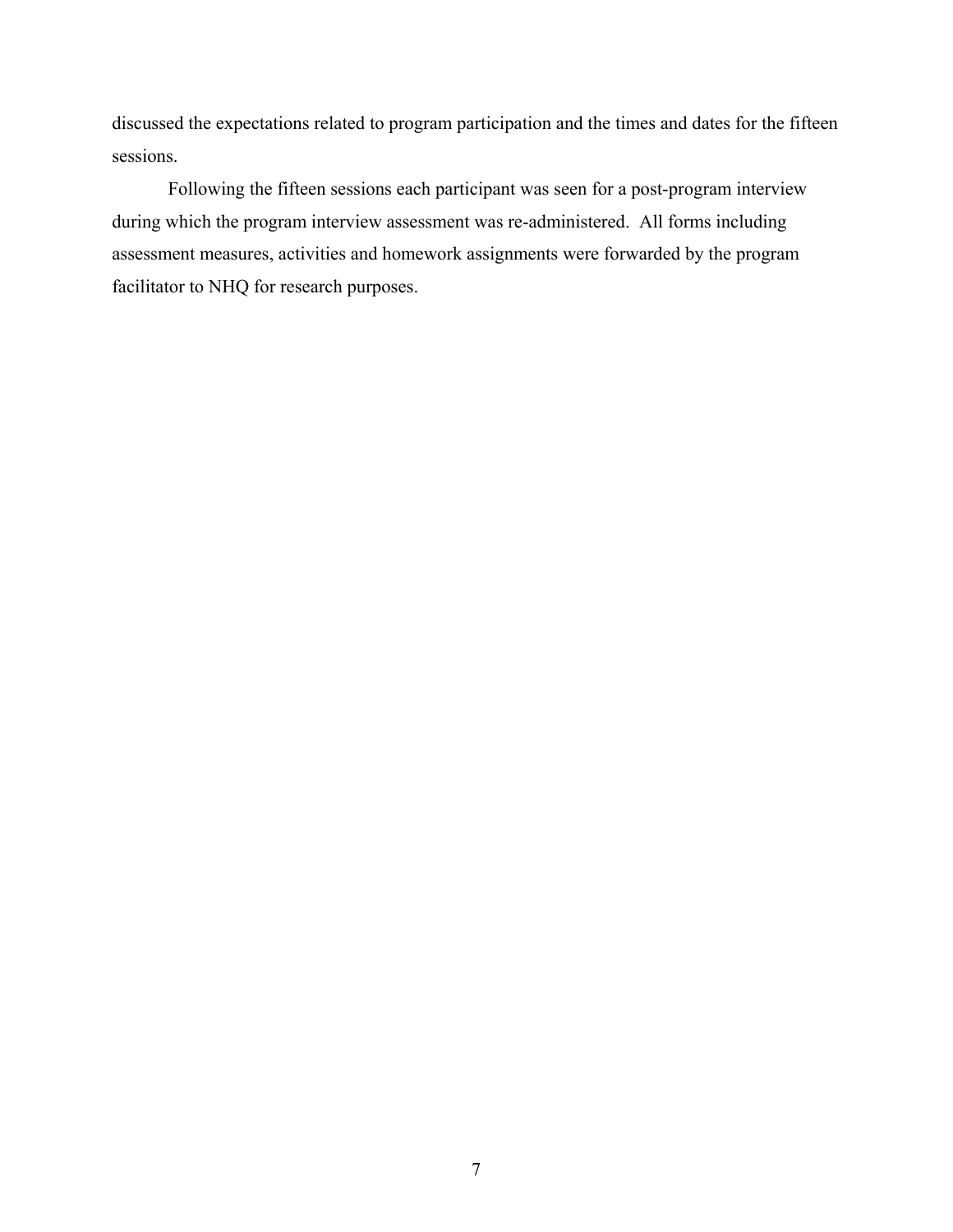#### **RESULTS**

# <span id="page-14-0"></span>**Offender Profiles**

 Descriptive information is provided in this section for all offenders who started the NESP pilot study and for whom information was available. Offender profile information was extracted from the offender management system and is subdivided into three sections, demographic information, employment information, and criminal history. The demographic variables of the NESP participants are compared to the general population of offenders who were in prison in 2001 (National Comparison Group) in order to determine if our sample was representative of federally incarcerated offenders.

#### *Demographic Information*

 The NESP participants were 55% Caucasian, 31% Aboriginal, and 14% Black. Compared to the National Comparison Group, Caucasians were under-represented (55% vs. 72%) and Aboriginals were over-represented (31% vs. 17%). Slightly less than half (44%) were married or living common law, 41% were single, 7% were divorced, and 7% were either widowed or unknown. Marital status of the NESP participants at intake was comparable to that of the National Comparison Group. Information concerning education was available for 25 of the 29 participants. Approximately half (48%) of the 25 offenders had completed grade 10 at the high-school level. The current age of the participants ranged from 21 to 47 years of age, with a mean age of 32.

|                           | <b>Number</b> | % Percent |
|---------------------------|---------------|-----------|
| <b>Racial Composition</b> |               |           |
| Caucasian                 | 16            | 55        |
| Aboriginal                | 9             | 30        |
| <b>Black</b>              | 4             | 14        |
| <b>Marital Status</b>     |               |           |
| Common Law / Married      | 13            | 45        |
| Single                    | 12            | 41        |
| Married                   | 3             | 10        |
| Divorced                  |               |           |
| Widowed / Unknown         |               |           |

#### **Table 1: Racial Composition and Marital Status of NESP Participants**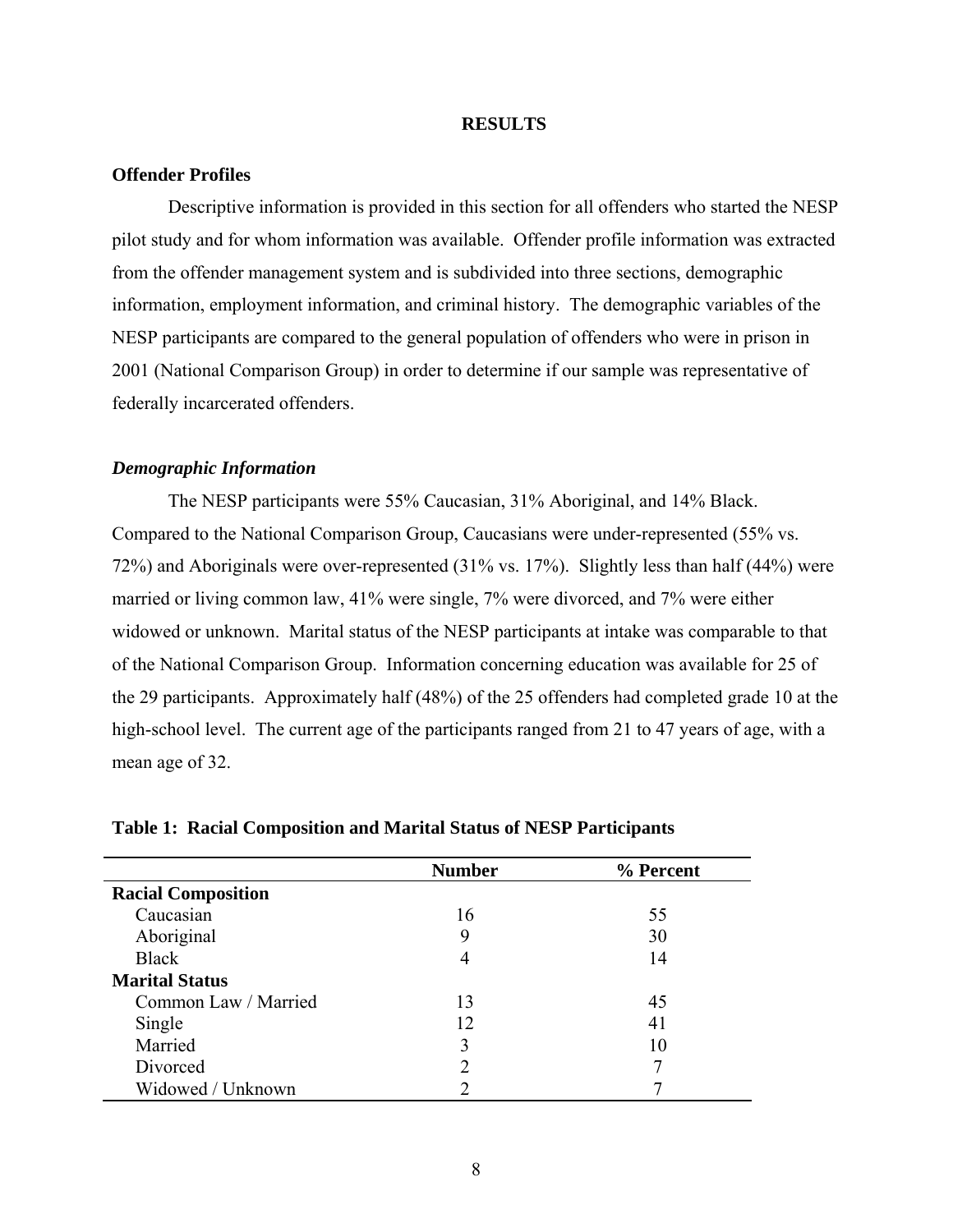# <span id="page-15-0"></span>*Criminogenic Needs*

The majority of the 28 participants for whom information was available were rated as high criminal risk (54%), followed by medium (29%) and low (17%) criminal risk. Most NESP participants were classified as having high (75%) criminogenic needs at intake, thus targeting the appropriate offenders with regards to the risk and need principles. In terms of specific dynamic domains, 79% were identified as having some or considerable difficulty with substance abuse and 71% for associates.

In terms of employment needs, 75% were rated as having some or considerable difficulty. Specifically, nineteen of the twenty five participants (76%), for which data was available, did not have a specific skill area, trade, or profession. Seventeen of twenty five (68%) were unemployed at the time of arrest and eighteen of twenty five (72%) had an unstable work history.

|                              | No current<br><b>Difficulty</b> | <b>Some</b><br><b>Difficulty</b> | Considerable<br><b>Difficulty</b> | <b>Considered</b><br>an Asset |
|------------------------------|---------------------------------|----------------------------------|-----------------------------------|-------------------------------|
| <b>Employment</b>            | 25%                             | 43%                              | 32%                               | ۰                             |
| <b>Substance Abuse</b>       | 21%                             | 32%                              | 47%                               | ۰                             |
| <b>Marital / Family</b>      | 43%                             | 25%                              | 32%                               | -                             |
| <b>Associates</b>            | 28%                             | 36%                              | 36%                               | -                             |
| <b>Community Functioning</b> | 50%                             | 39%                              | 7%                                | 4%                            |
| <b>Personal / Emotional</b>  | 7%                              | 29%                              | 64%                               | $\blacksquare$                |
| <b>Attitude</b>              | 32%                             | 43%                              | 21%                               | 4%                            |

#### **Table 2: Criminogenic Need Domains of NESP Participants**

#### *Criminal History*

 With regards to criminal offences, approximately eighty percent had committed a violent offence (82.8%) and just over seventy five percent had committed a property offence (75.9%). A marginal number of offenders had committed either a drug (17.2%) or sexual (6.9%) offence.

#### **Pre-Post Program Assessment**

#### *Program Interview Assessment*

The program interview evaluation was analyzed with a series of Wilcoxon Paired tests. This test allows for comparisons between scores on the interview questions obtained before and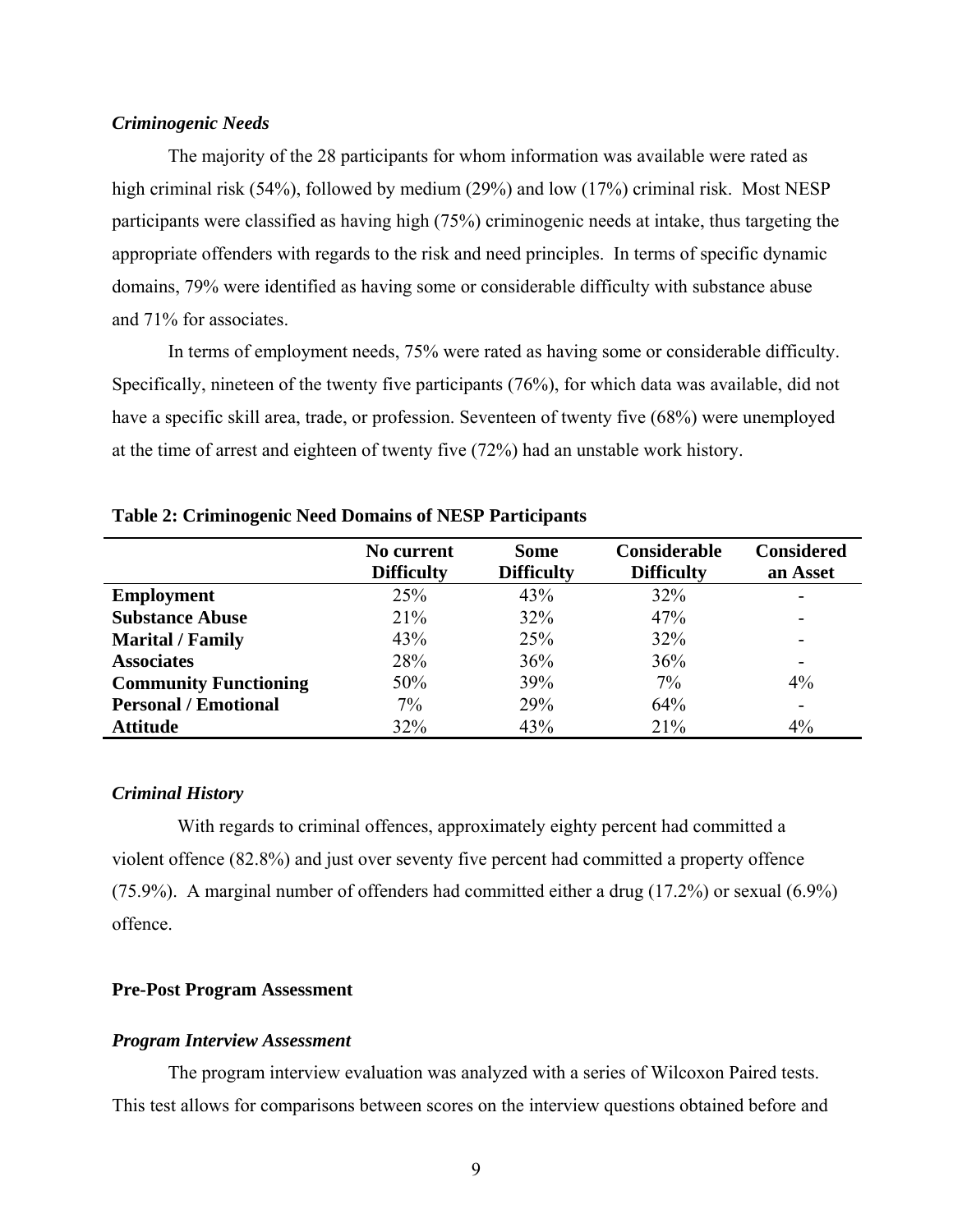<span id="page-16-0"></span>after participation in the employability skills program. These questions provide an index of relative improvement in employment planning, knowledge, skills, and preparation. The mean ranks on the pre and post program interview evaluation for each of the four questions were analyzed as a paired sample. Mean rank scores for the post program interview questions were found to be significantly higher for three of the four employment related questions (see Table 3), indicating positive changes for post release employment plan, resolving problems with employers and colleagues, and necessary skills to keep or advance in current employment.

|                                                | Pre<br>(Mean Rank) | <b>Post</b><br>(Mean Rank) | z       |
|------------------------------------------------|--------------------|----------------------------|---------|
| <b>Program Interview Assessment</b>            |                    |                            |         |
| Post Release Employment Plan                   | 8.50               | 9.11                       | $2.59*$ |
| Teamwork (Application and<br>understanding     | 4.50               | 5.93                       | 1.51    |
| Resolving problems with employer<br>/colleague | 3.50               | 7.10                       | $2.56*$ |
| Skills to keep or advance in<br>employment     | 7.50               | 8.57                       | $3.29*$ |

**Table 3: Wilcoxon Signed Rank Tests on the Program Interview Assessment** 

 $\overline{\qquad \qquad }$   $\qquad \qquad$  *r*  $\frac{1}{p}$  < .01.

# *Occupational Self-Efficacy Index*

The Occupational Self-Efficacy Index (OSEI) was analyzed in an analysis of variance (ANOVA) with time of measurement (pre-test vs. post-test) as a within-subjects factor. The main effect of time of measurement was not significant,  $F(1,23) = 0.12$ ,  $p < 70$ . This insignificant increase in the total OSEI score from pre to post test (113.94 to 114.92) may be explained by the participants' initial self-ratings. The participants rated themselves highly on the initial OSEI measure, and this left very little room for improvement when the OSEI was readministered after program completion.

# *Employability Skills (Self-Assessed)*

The total scores on the self-assessed employability skills evaluator were analyzed in an ANOVA with time of measurement (initial vs. intermediate vs. final) as a within-subjects factor. The main effect of time of measurement was significant,  $F(1,20) = 8.56$ , p <.01. Post hoc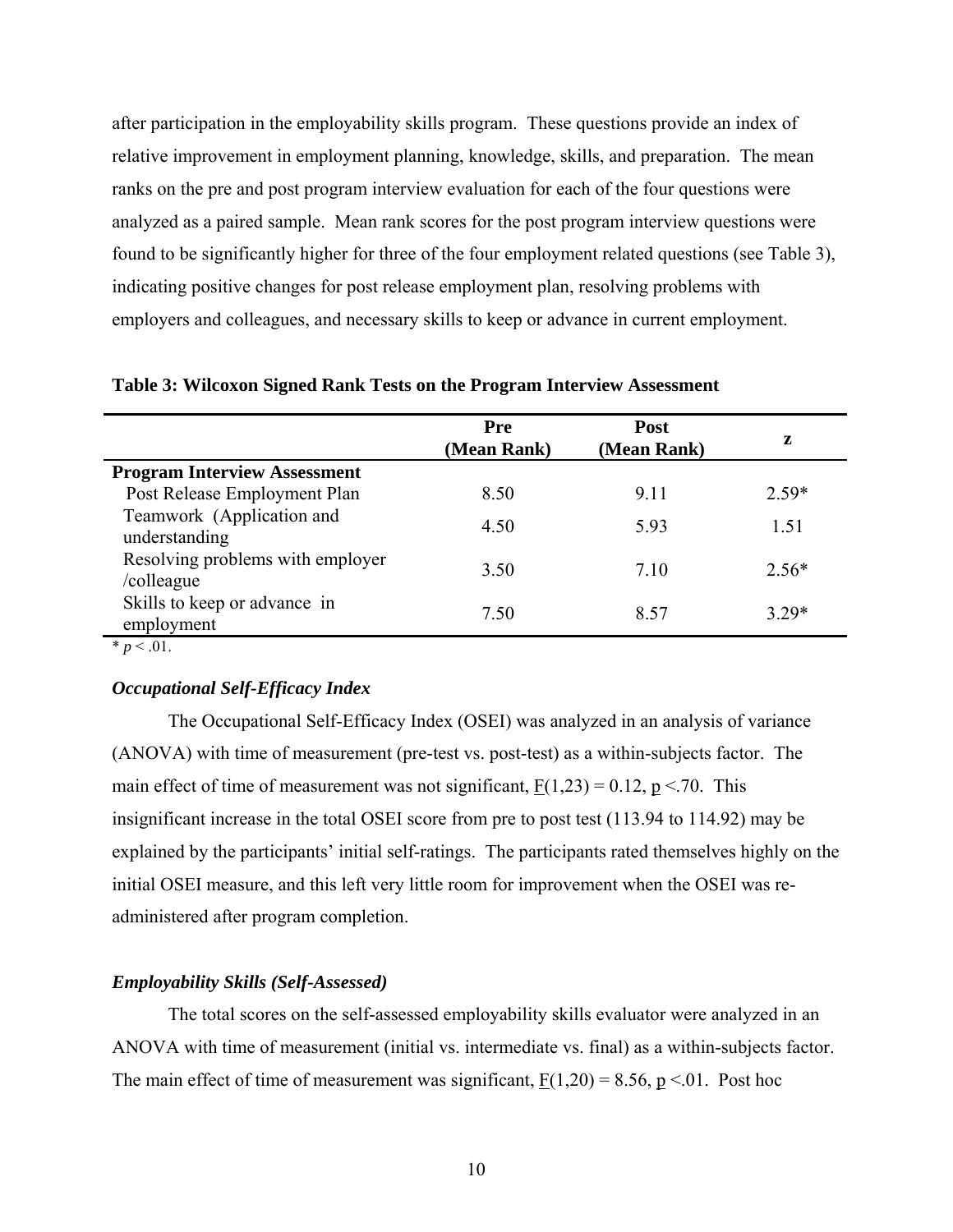comparisons using the Fisher LSD test revealed that scores on the final assessment were significantly higher than scores on the intermediate and initial assessments, and scores on the intermediate assessment were significantly higher than those on the initial self assessment.

Table 4 presents results on the eleven subcomponents of the self-assessed employability skills evaluator analyzed with a series of Friedman Tests. This test allows for comparisons between the means of each subcomponent of the Employability Skills Evaluator administered at the beginning, middle and end of the NESP. Mean rank scores were significantly higher for the final assessment than for the intermediate and initial assessments for 3 out of the 11 subcomponents: Communicate; Manage Information; and Demonstrate Positive Attitudes and Behaviors. These positive increases in scores from beginning to the end of the NESP are indicative of participant gains in employability skills. While the remaining eight subcomponents did not reach significance, most likely due to the small sample size, they also demonstrated increases in the expected direction.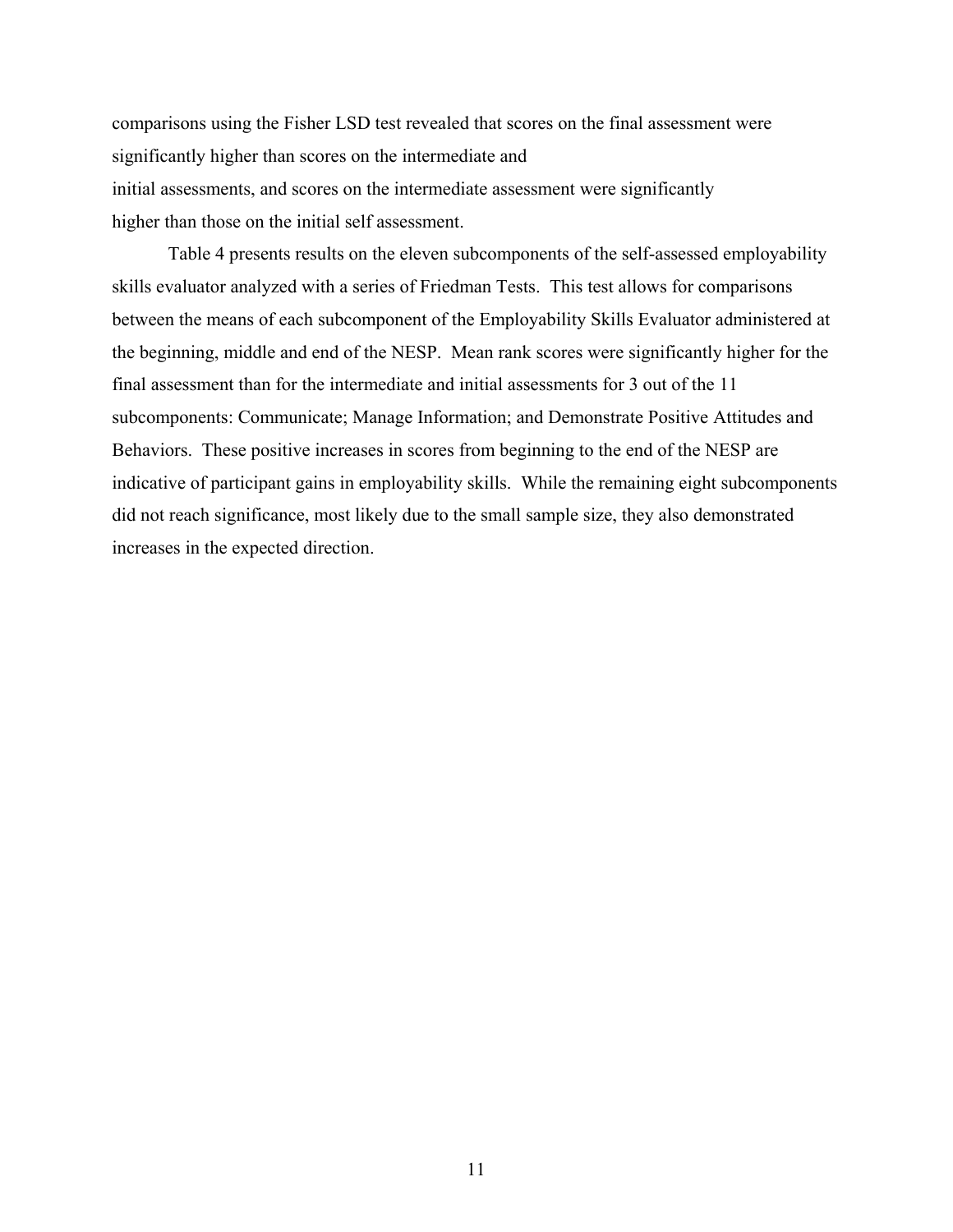|                                                            | <b>Mean Rank</b> |              |          |
|------------------------------------------------------------|------------------|--------------|----------|
| <b>Employability Skills Evaluator</b><br>(Self-Assessment) | Initial          | Intermediate | Final    |
| Communicate                                                | 1.58             | $2.05*$      | $2.38**$ |
| Manage Information                                         | 1.86             | 1.86         | $2.29*$  |
| Use Numbers                                                | 1.75             | 2.13         | 2.13     |
| Think and Solve Problems                                   | 1.94             | 1.86         | $2.19*$  |
| Demonstrate Positive Attitudes and<br><b>Behaviours</b>    | 1.71             | 2.11         | 2.18     |
| Be Responsible                                             | 1.89             | 1.89         | 2.22     |
| Be Adaptable                                               | 1.87             | 1.89         | 2.24     |
| Learn Continuously                                         | 1.75             | 2.00         | 2.25     |
| Work Safely                                                | 1.82             | 1.97         | 2.21     |
| Work With Others                                           | 1.80             | 2.20         | 2.00     |
| Participate in Projects and Tasks                          | 1.71             | $2.24*$      | 2.05     |

# <span id="page-18-0"></span>**Table 4: Friedman Tests on the Eleven Subcomponents of the Employability Skills Evaluator (Self-Assessed)**

*\* p* < .05. *\*\* p* < .01

# *Level of Agreement Between Self and Supervisor Rated Assessments*

Analyses were conducted to determine whether there was an acceptable level of agreement between participants' self-evaluations of employability skills and their work supervisors' evaluations. These findings are presented in Table 5. The results indicated an overall significant positive correlation between the participants total scores on this final employability skills self-evaluation and the total score on their supervisors' ratings ( $r = .53$ ,  $p$ ) >.05). In other words, towards the end of the program the offenders' self-perceptions of their own employment skills ability were in agreement with the ratings provided by their work supervisors.

The eleven individual subcomponents of the Employability Skills Evaluator were also examined to specifically determine the areas of agreement between participant and supervisor ratings. The results indicated less agreement when examining the separate components of the measure. Although most of the correlations between the participant and supervisors ratings were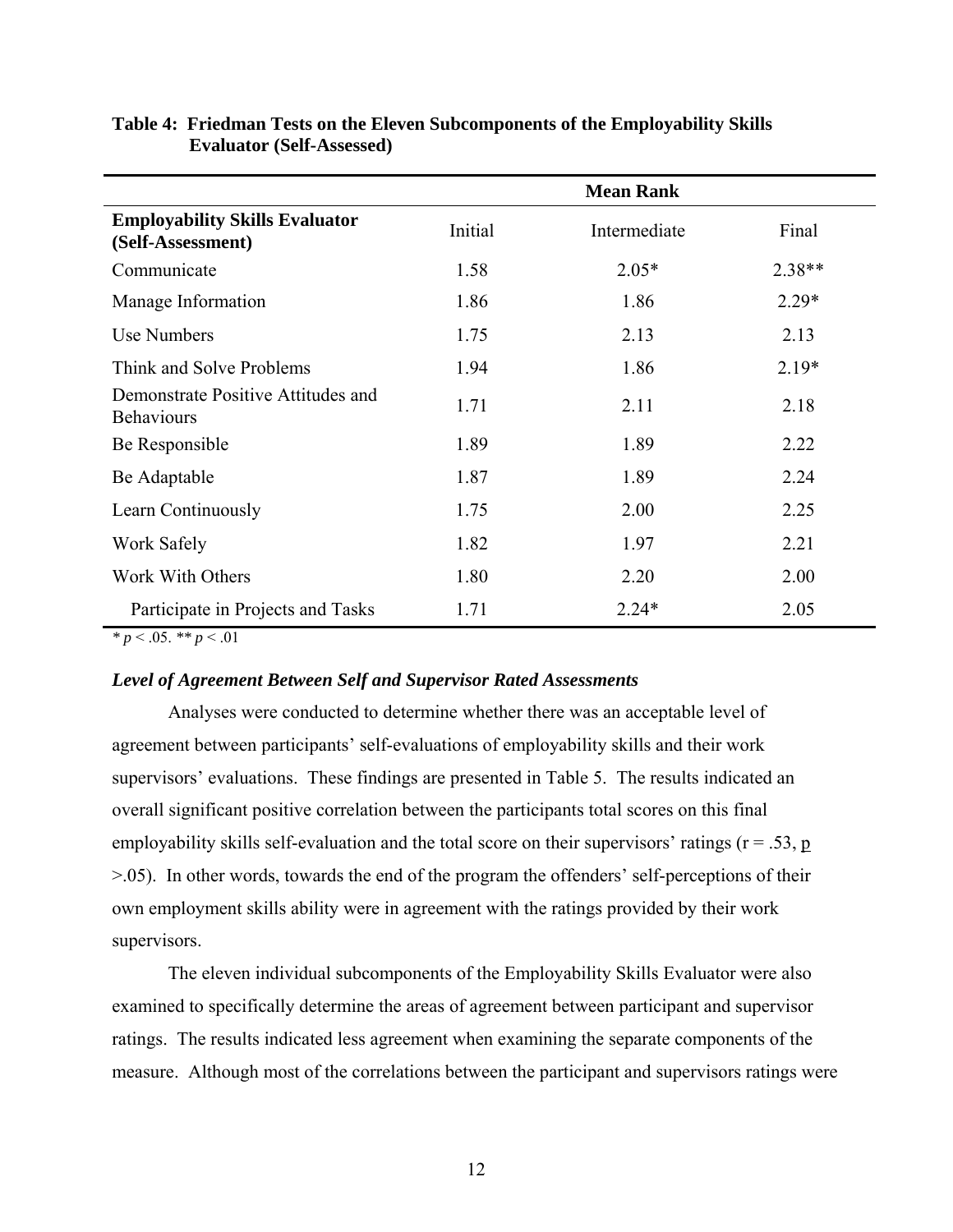<span id="page-19-0"></span>increasing in the positive direction from the initial to the final self-rating, due to the small sample size only four of the eleven subcomponent correlations reached significance.

|                                                                  | <b>Employability Skills Evaluator (Self-Assessment)</b> |              |        |
|------------------------------------------------------------------|---------------------------------------------------------|--------------|--------|
| <b>Employability Skills Evaluator</b><br>(Supervisor Assessment) | Initial                                                 | Intermediate | Final  |
| <b>TOTAL SCORE</b>                                               | $-.03$                                                  | .34          | $.53*$ |
| Communicate                                                      | $-.05$                                                  | .00          | .12    |
| Manage Information                                               | .38                                                     | $.64**$      | $.47*$ |
| <b>Use Numbers</b>                                               | .09                                                     | $.47*$       | .41    |
| Think and Solve Problems                                         | .44                                                     | .31          | $.58*$ |
| Demonstrate Positive Attitudes and<br><b>Behaviours</b>          | $-.11$                                                  | .03          | .31    |
| Be Responsible                                                   | .19                                                     | .07          | .05    |
| Be Adaptable                                                     | $-15$                                                   | .28          | .41    |
| Learn Continuously                                               | $-43$                                                   | .36          | .21    |
| Work Safely                                                      | $-.26$                                                  | .27          | .21    |
| Work With Others                                                 | .06                                                     | $-16$        | $.43*$ |
| Participate in Projects and Tasks                                | .20                                                     | .16          | .22    |

**Table 5: Correlations Between Supervisor and Participant Rated Scores on the Employability Skills Evaluator** 

*\* p < .05. \*\* p* < .01

# **Post Program Participants Feedback**

A review of participant feedback was conducted to ascertain whether or not the program was well received by the participants and if improvements to the NESP should be considered. A total of 16 NESP participants submitted the questionnaires concerning program content, delivery, and improvement. In general most of the respondents found the exercises to be burdensome while only a few found them to be beneficial. In particular, 14 said they were repetitive or lengthy, whereas only 5 found the exercises to be good or useful. The majority of the respondents reported the "group-work" activities as being an enjoyable ( $n = 7$ ) or good ( $n = 2$ ) aspect of the program. A minority found the activities to be repetitive  $(n=2)$ . Homework assignments were generally viewed as a positive component of the NESP. The respondents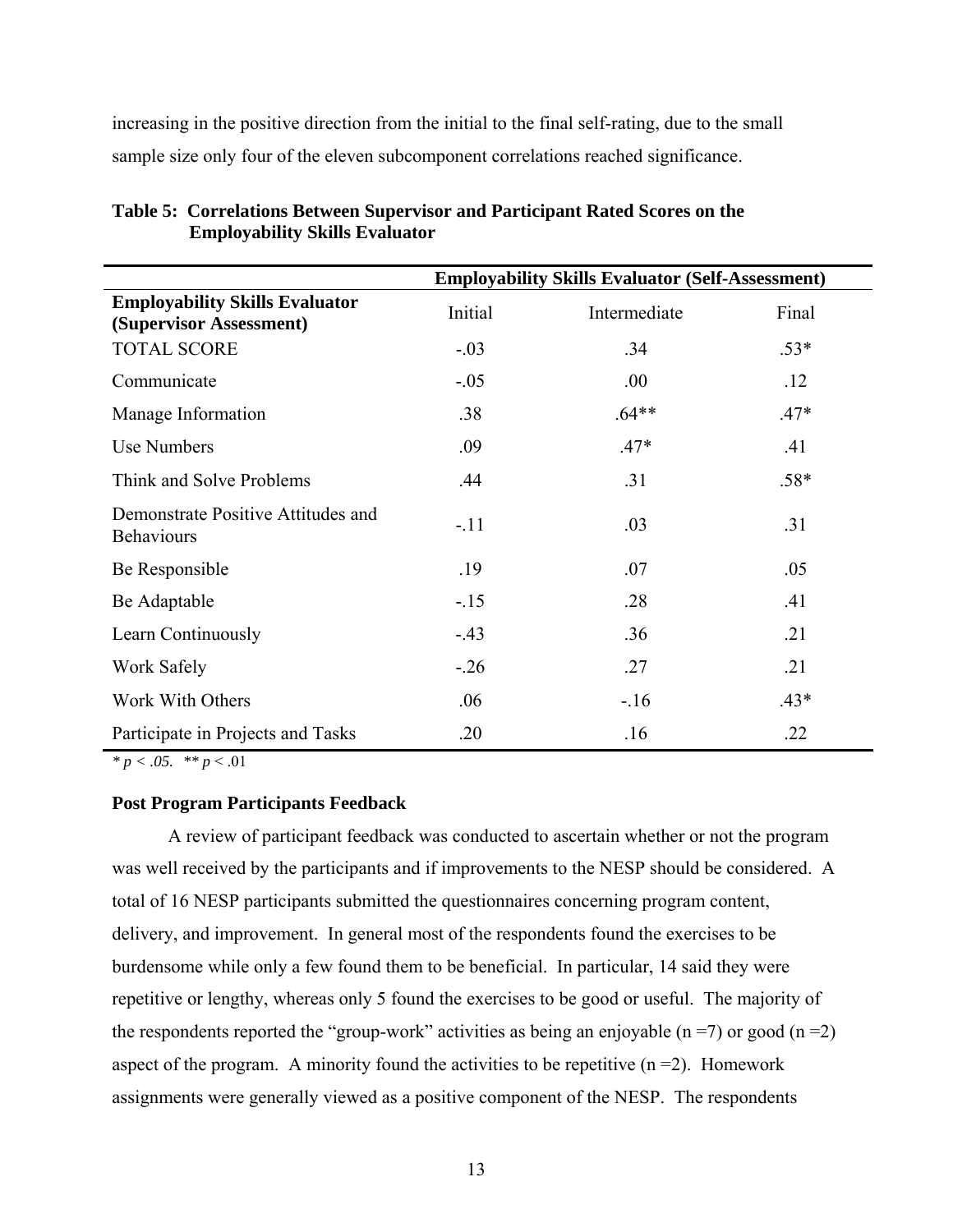described the assignments as easy to complete ( $n = 4$ ) and providing insight ( $n = 3$ ) into the relevant applications of their newly acquired skills. A few of the participants considered the homework difficult (n =1), confusing (n =1), or repetitive (n =2).

 The delivery of the NESP material by the program facilitators was reported as good or excellent  $(n = 10)$  by most of the respondents. A minority  $(n = 2)$  indicated that the program facilitator "did the best he could" within the circumstances of delivering a new program. A variety of suggestions were made concerning program improvement. The most common proposal was to reduce the overall repetition  $(n = 7)$  and reducing paperwork was also commonly reported ( $n = 4$ ). Other suggestions included adding more activities ( $n = 2$ ), condensing the program material ( $n = 1$ ), integrating the NESP with another program ( $n = 1$ ), having a speaker come in  $(n = 1)$ , and making the program more job specific  $(n = 1)$ .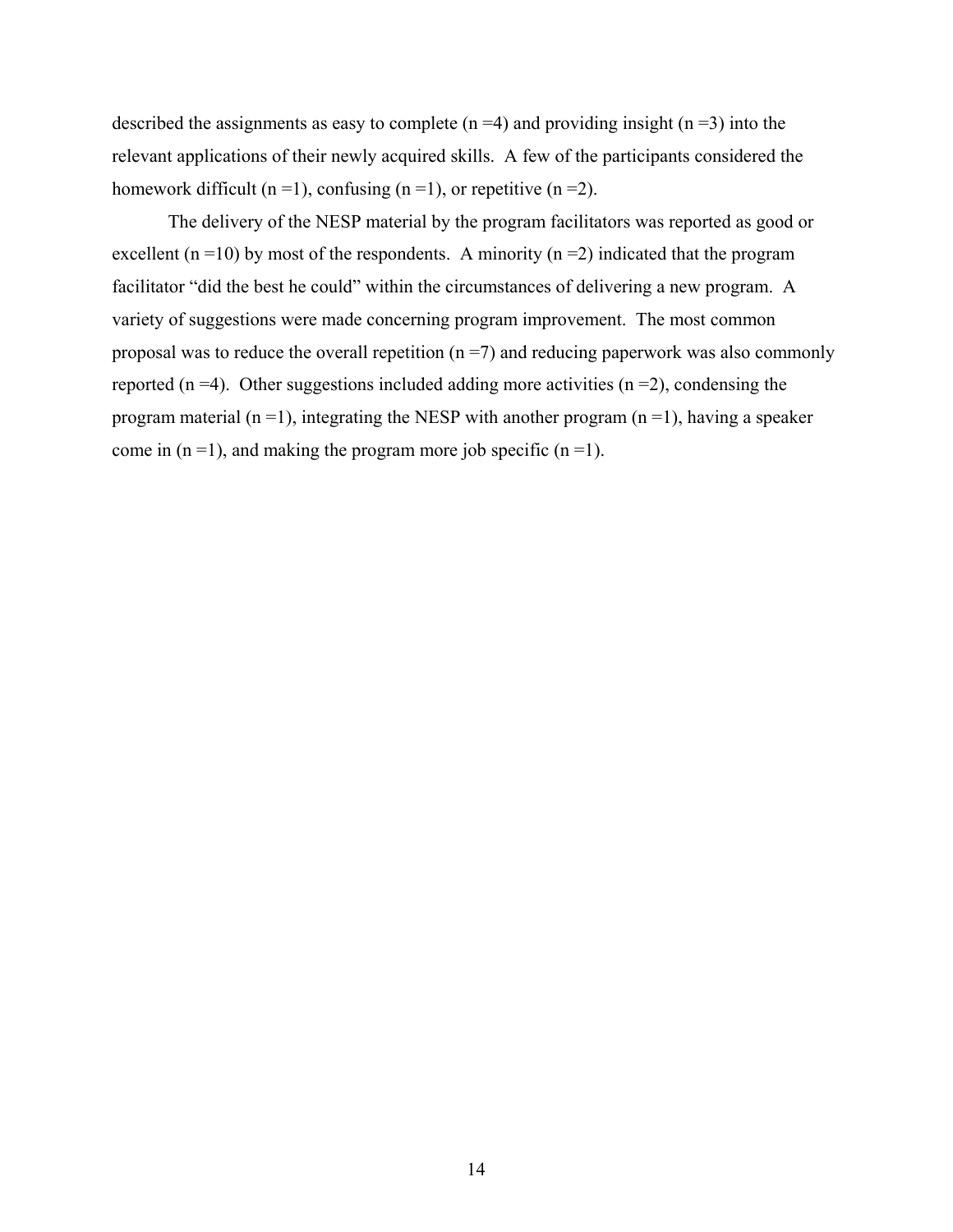#### **DISCUSSION**

# <span id="page-21-0"></span>**Overall Assessment**

 Overall, the NESP appears to have had a positive effect on the participants. The outcome measures rated by both participants and facilitators demonstrated a significant increase from pre to post program. Specifically, the results revealed positive changes in the areas of post release employment plan, resolving problems with employers and colleagues, and necessary skills to keep or advance in current employment. Furthermore, positive gains were demonstrated by NESP participants on all eleven subcomponents and total scores of the self-rated Employability Skills Evaluator. The increase on these measures are indicative of positive change in the NESP targeted attitudes and beliefs regarding employment and an increase in employability skills knowledge. These positive changes are not due to a self rating bias as results also indicated a moderate and increasing level of overall correspondence between self ratings of employability related skills by the participants and the corresponding work supervisor ratings from beginning to the end of the NESP.

 The participant feedback on the NESP indicated that the program may benefit from an overall reduction in repetition of material and exercises. In class, group activities were regarded as a positive means of learning and may increase active program involvement and participation. Some minor modifications to the NESP should be considered in light of participant comments in order to make the program more fluid and less repetitive.

## **Study Limitations**

There are several limitations to the present study which need to be mentioned, bearing in mind that this was an initial pilot study and the program is still undergoing refinements. The sample size was small and was composed of volunteer participants.

The questionnaires and interview assessments utilized to measure change following program completion are newly constructed and therefore the validity and reliability have not yet been established. There is also a possibility of experimenter bias concerning the pre and post program interview assessments as they were both rated by the treatment facilitators.

#### **Future Research**

 Future studies assessing the NESP would need to utilize a larger sample size and a comparison group. In addition, intermediate and long term measures relating to both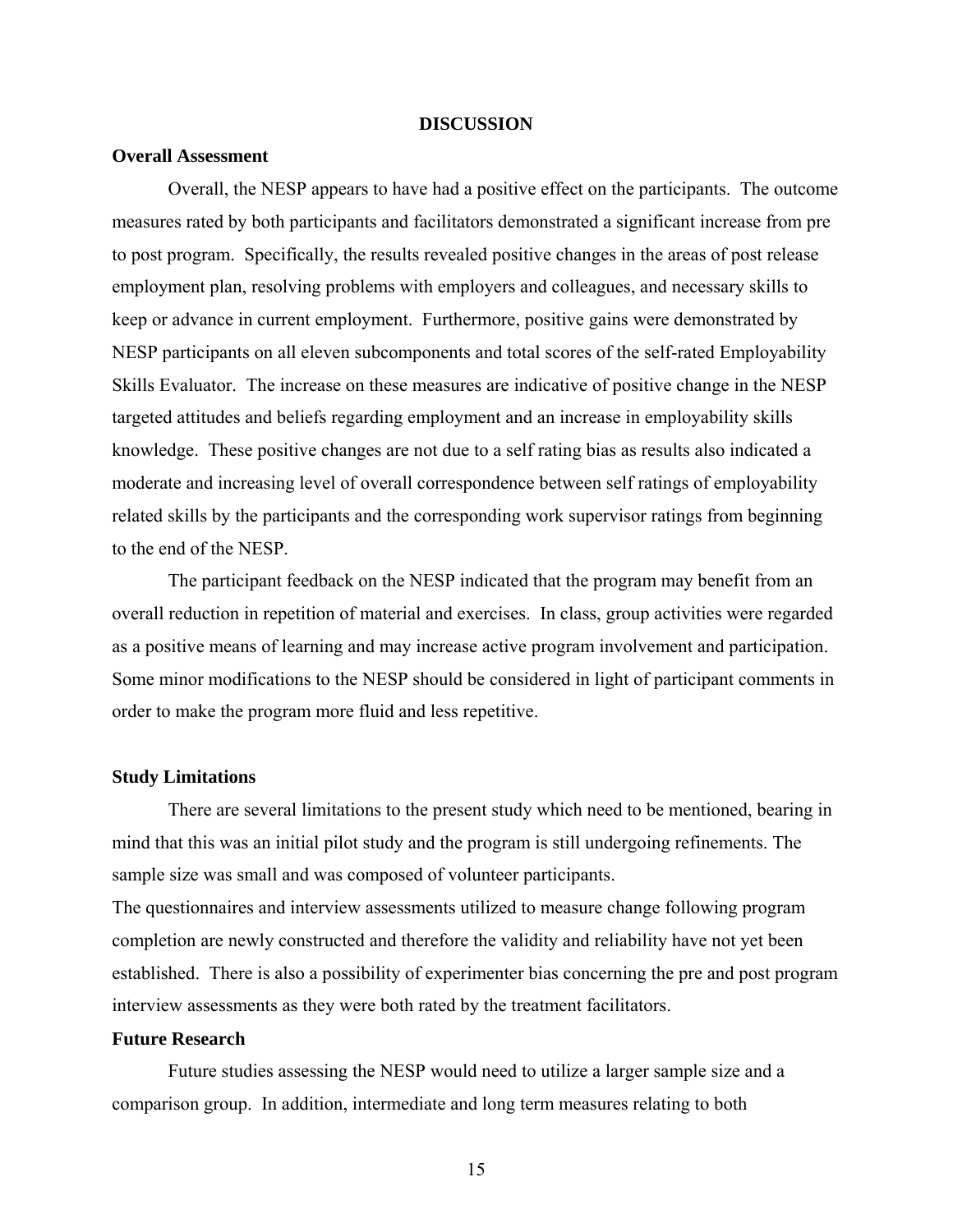institutional and community outcome would need to be introduced to further assess program effectiveness. Future research undertakings should examine such things as institutional misconducts before and after program completion, and post release employment in the community.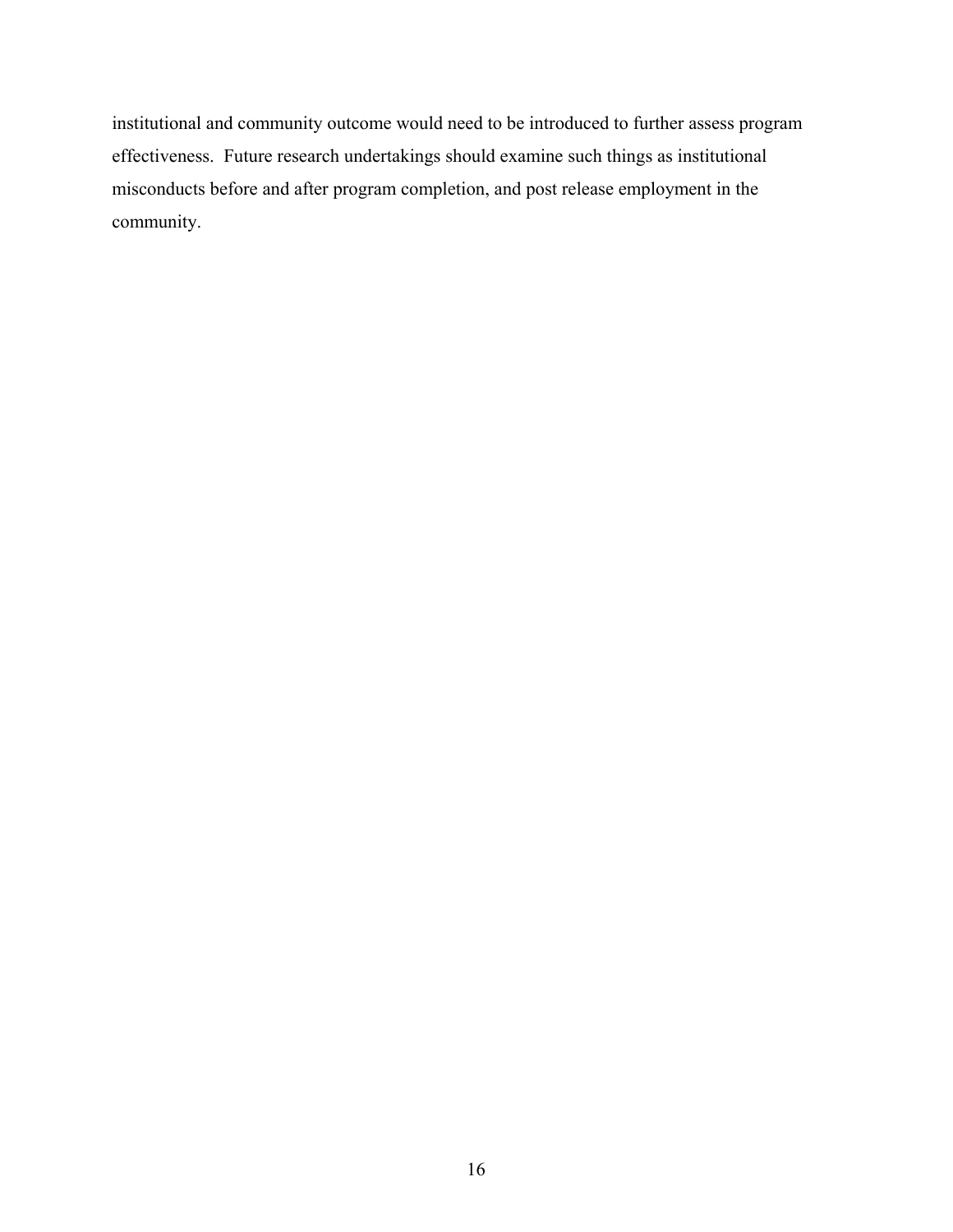#### **REFERENCES**

<span id="page-23-0"></span>Andrews, D. A., & Bonta, J. (2003). *The psychology of criminal conduct* (3<sup>rd</sup> ed.). Cincinatti, OH: Anderson Publishing Co.

Bloom, M. R., & Kitagawa, K. G. (1999). Understanding Employability Skills. The Conference Board of Canada. [www.conferenceboard.ca](http://www.conferenceboard.ca/)

Bouffard, J. A., Layton-Makenzie, D., & Hickman, L. J. (2000). Effectiveness of vocational education and employment programs for offenders: A methodology-based analysis of the literature. *Journal of Offenders Rehabilitation, 31(1-2)*, 1-41.

Cotton, K. (1993). Developing Employability Skills. School Improvement Research Series. Regional Educational Laboratory. [www.nwrel.org/scpd/sirs/8/c015.html](http://www.nwrel.org/scpd/sirs/8/c015.html)

Employability Skills Toolkit for the Self Managing Learner. (2000). The Conference Board of Canada. [www.conferenceboard.ca](http://www.conferenceboard.ca/)

Fabiano, E., LaPlante, J., & Loza, E. (1996). Employability : From research to practice. *Forum on Corrections research, 8(1)*, 25-28.

Gaes, G. G., Flanagan, T. J., Motiuk, L. L., & Stewart, L. (1999). Adult correctional treatment. In M. Tonry & J. Petersilia (Eds.), *Prisons* (pp. 361-346). Chicago: University of Chicago Press.

Gendreau, P., Little, T., & Goggin, C. (1996). A meta-analysis of the predictors of adult offender recidivism: What works! *Criminology, 34*, 575-607.

Gendreau P., Goggin, C., & Gray, G. (1998). Case need domain: Employment. *Forum on Corrections research, 10(3)*, 16-19.

Gillis, C., Robinson, D., & Porporino, F. (1996). Inmate employment: The increasingly influential role of generic work skills. *Forum on Corrections research, 8(1)*, 18-20.

Gillis,C., Motiuk, L. L., & Belcourt, R. (1998). Prison work program (CORCAN) participation: Post-release employment and recidivism (R-69). Ottawa: Correctional service Canada.

Gillis, C. (2000). Reconceptualizing offender employment. *Forum on Corrections research, 12(2)*, 32-35.

May, C. (1999). Explaining reconviction following a community sentence: The role of social factors (Home Office Research Study 192). London: Home Office.

Motiuk, L. L. (1996). Targeting employment patterns to reduce offender risk and need. *Forum on Corrections research, 8(1)*, 22-24.